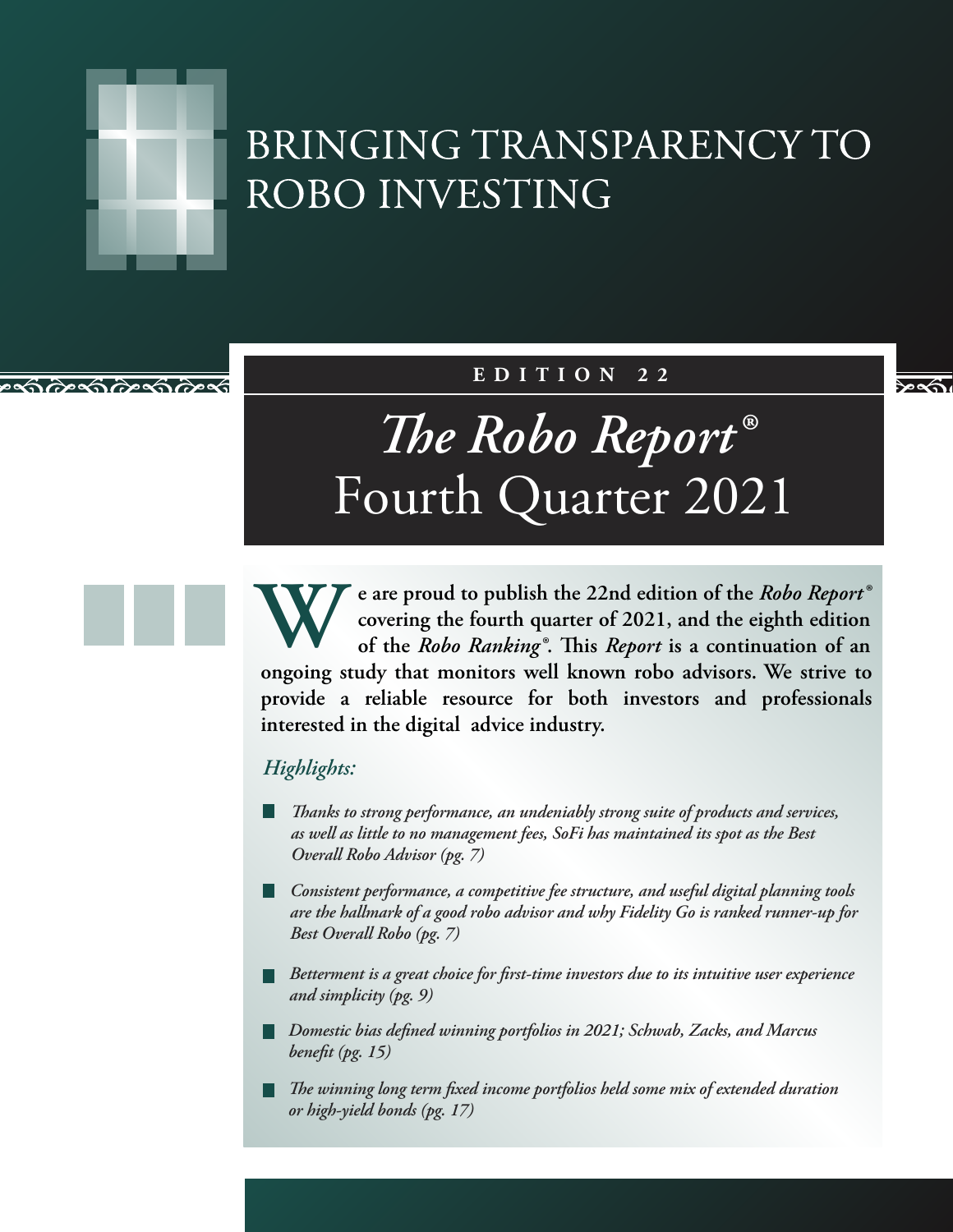## *Table of Contents*

| Total Portfolio Performance Chart  19 |  |
|---------------------------------------|--|
|                                       |  |

*All supporting data can be found online at [backendbenchmarking.com/data](https://www.backendbenchmarking.com/data/) AUM Tables Total Portfolio Returns Equity & Fixed Income Returns Fees, Minimums, and Allocations Risk Statistics Normalized Benchmarks International Allocation Disclosures*

## **Backen**OBenchmarking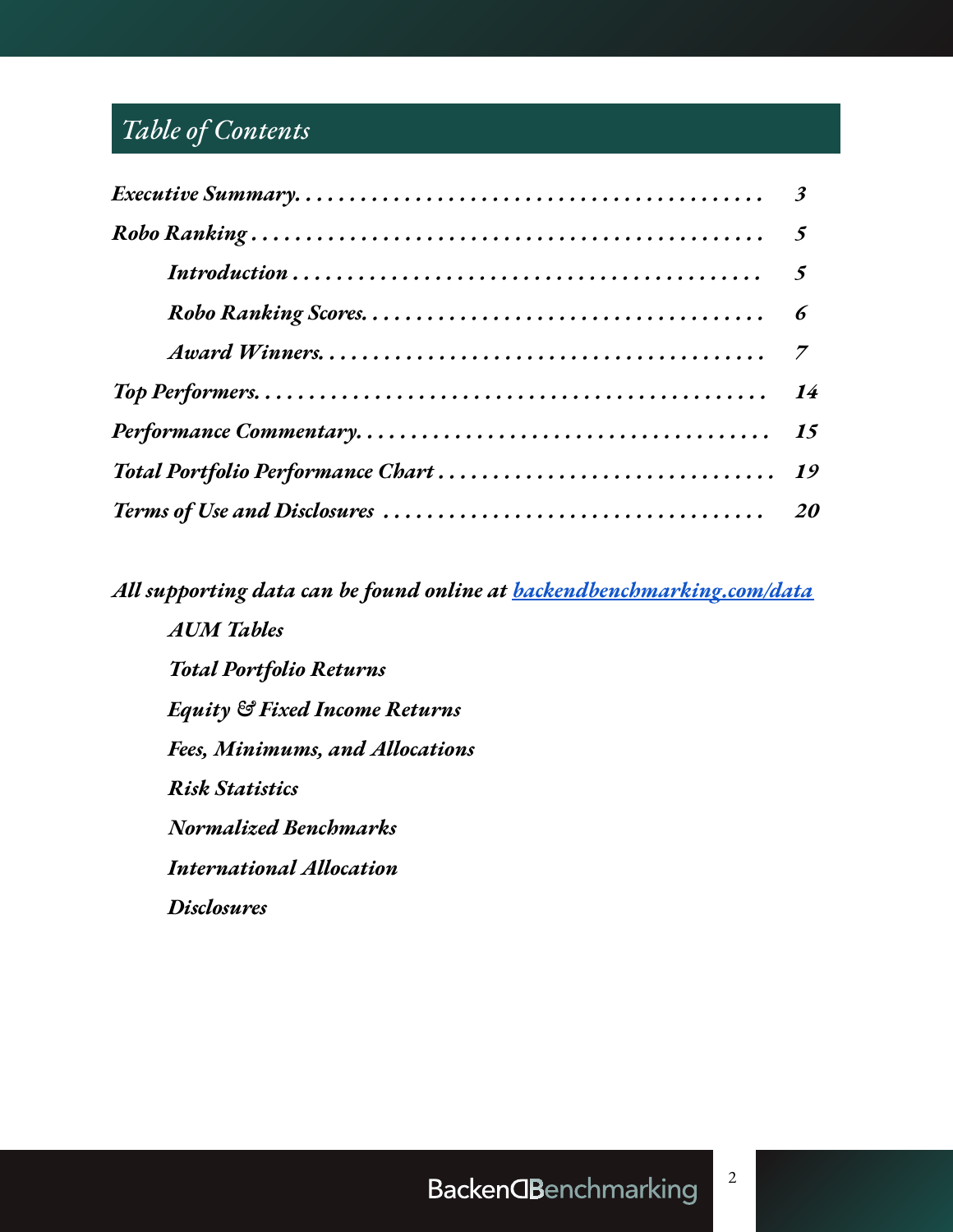## <span id="page-2-0"></span>*Executive Summary*

This edition of the *Robo Report*® tracks 58 accounts at 35 different providers and includes the *Robo Ranking*®, the most comprehensive analysis of robo advisors available. The *Ranking* includes both qualitative factors, such as access to advisors and financial planning features, as well as the performance metrics of our accounts held at each provider.

### *Industry Update: The Decline of Independent Robos*

2021 was a year of continued consolidation and maturation within the digital advice market. The robo advisor first emerged in the wake of the financial crisis. In 2015, Schwab and Vanguard both launched robo advisors and were followed by the largest banks and brokerages in the country in the following years. What used to be a niche product has become a standard option at most of the major consumer financial firms in the country. Many early entrants to the market were acquired by larger firms looking to quickly add a robo advice product. Meanwhile, many smaller firms never reached the scale necessary to operate profitably in this business due to tight margins and have since closed.

This quarter, UBS announced the acquisition of Wealthfront, leaving only a small handful of successful robo firms that remain independent. This acquisition is indicative of how the industry has matured and how founders and investors are looking for their exit.

Betterment remains independent but saw its founder Jon Stein leave the company earlier this year. SoFi, a neo-bank with a robo advisor offering, went public through a SPAC earlier this year. Meanwhile, Acorns announced an

acquisition by a SPAC, but later abandoned the deal. Personal Capital sold to Empower in 2020. This leaves Betterment, micro-investing apps Acorns and Stash, Sallie Krawcheck's Ellevest, and SoFi as the few remaining major independents in the space. Robo advisors have fundamentally changed financial advice by making professional advice available to anyone and making quality financial plans widely available at little or no cost. In the end, robo advice is a story of adoption at major firms, not one of disruption by independent start-ups.

## *SoFi Maintains the Top Spot as Best Overall Robo*

Thanks to strong performance, an undeniably strong suite of products and services, as well as little to no management fees, SoFi has maintained its spot as the Best Overall Robo Advisor. Fidelity Go, a perennially strong performer, backed by strong digital planning capabilities and the option to upgrade to a live-advisor option with Fidelity Personalized Planning and Advice, achieved the runner-up position for Best Overall Robo.

## *Over Five Years: Fidelity Go, SigFig, and Axos Reward Investors with Strong Equity Returns*

When looking at the 5-year period ending December 31st, 2021, Fidelity Go, SigFig, and Axos were the top performers for the half-decade. Common themes amongst these advisors include a bias towards large-cap stocks over mid- and small-cap names, an overweight to growth stocks, and, not surprisingly, a healthy U.S. bias. One interesting note is that when expressing this growth bias, it is not so much that these advisors had specific growth-oriented funds, but rather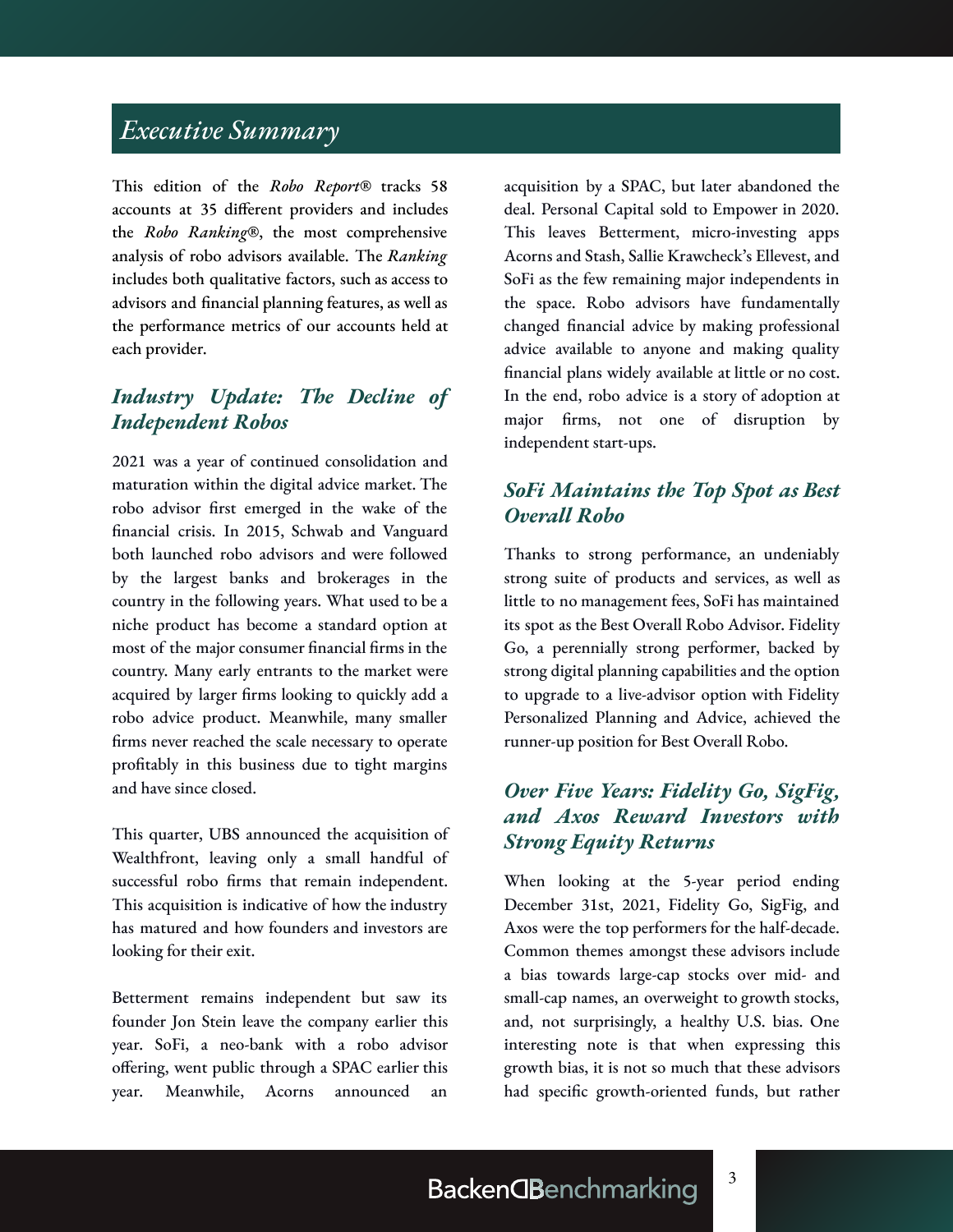that by holding the standard market-cap weighted ETFs, they enjoyed significant returns compared to those robo advisors who deliberately added value-oriented ETFs to bring portfolios to a more balanced position.

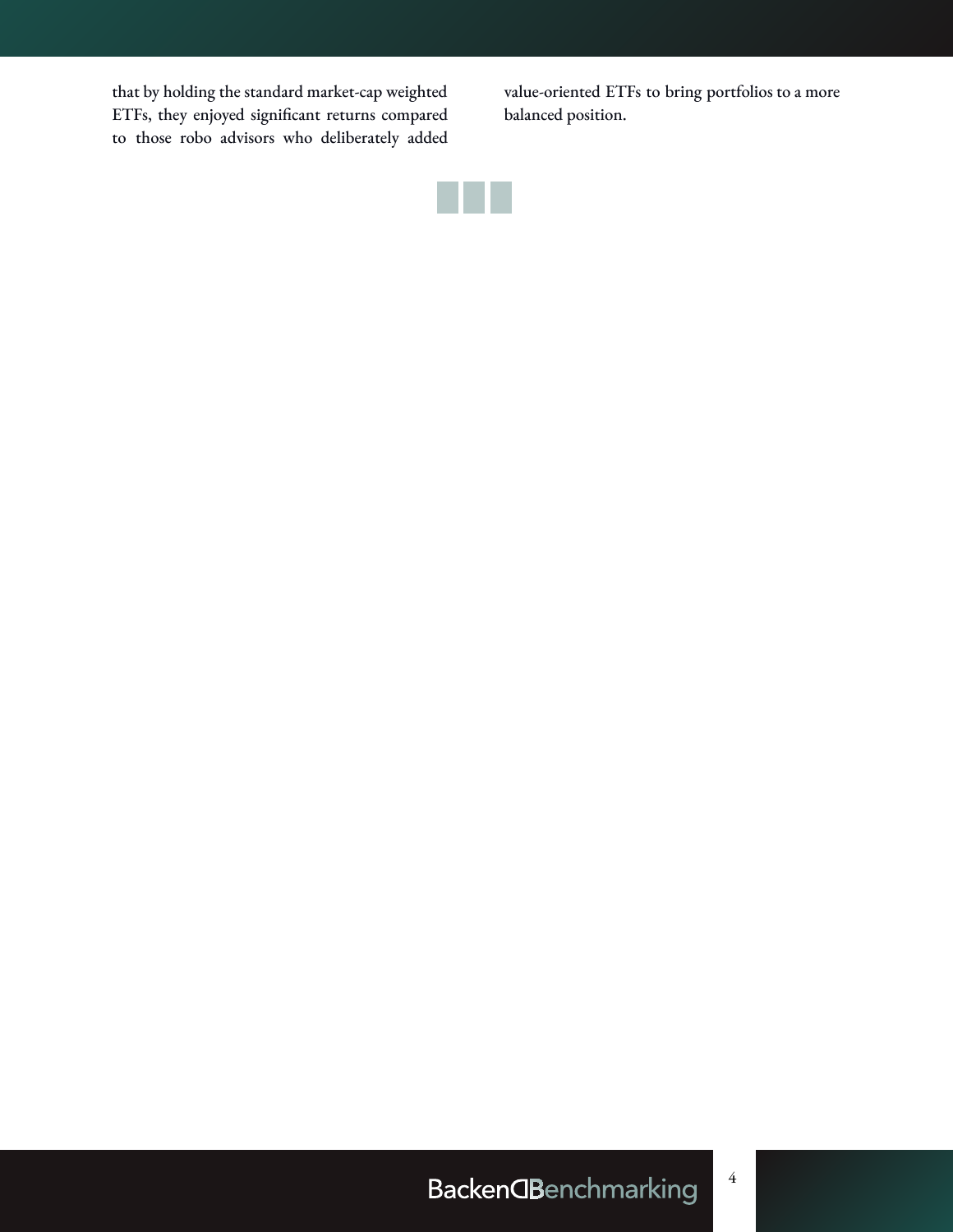# <span id="page-4-0"></span>Bringing Transparency to Robo Investing *e Robo Ranking®*

**WE** are excited to publish the 8th edition of the *Robo* Ranking<sup>®</sup>. The *Robo Ranking* is the only comprehensive ranking of robo advisors. It examines not only the features and services but also portfolio performance tha **accounts tracked by Backend Benchmarking. Robo advisors have taken the advice industry by storm, with the larger independent providers continuing to show strong growth and innovative features, and robo advice technology being adopted across banks, brokerages, and other traditional advice firms. Robo advice providers are proving attractive to individual investors in large part due to their significantly lower minimums and costs. Since these products are relatively new to the investment landscape, there is little information available to investors. Here at Backend Benchmarking, our goal is to bring transparency to the digital advice industry to empower investors to seek the best products and services. e are excited to publish the 8th edition of the** *Robo Ranking®*. The *Robo Ranking* is the only comprehensive **ranking of robo advisors. It examines not only the features** 

## <span id="page-4-1"></span>*Introduction*

The *Robo Ranking* grades robo advisors across more than 45 specific metrics and is the only examination that includes real and reliable performance data. We scored each robo on various high-level categories, such as features, financial planning, customer experience, access to live advisors, transparency and conflicts of interest, size and tenure, account minimums, costs, and performance. Each metric that we grade is specific and unambiguous.

The *Robo Ranking* is a powerful tool to help those investors who are considering using a digital advisor. Although we rank and give each robo an overall score, we also acknowledge the differences in individual investors and their situations. To help investors find a product that is right for them, we created sub-rankings to highlight where different products excel. Once investors have identified their needs, the category rankings can help them select a provider that stands out in the areas that are most important to them.

The performance score is partly based on Backend Benchmarking's innovative method to compare globally diversified portfolios called Normalized Benchmarking. A methodology of Normalized Benchmarking can be found on our [website.](https://www.backendbenchmarking.com/the-robo-report/normalized-benchmarking/) The details of how we created the scores and *Ranking* can also be found on our [website](https://www.backendbenchmarking.com/robo-ranking/).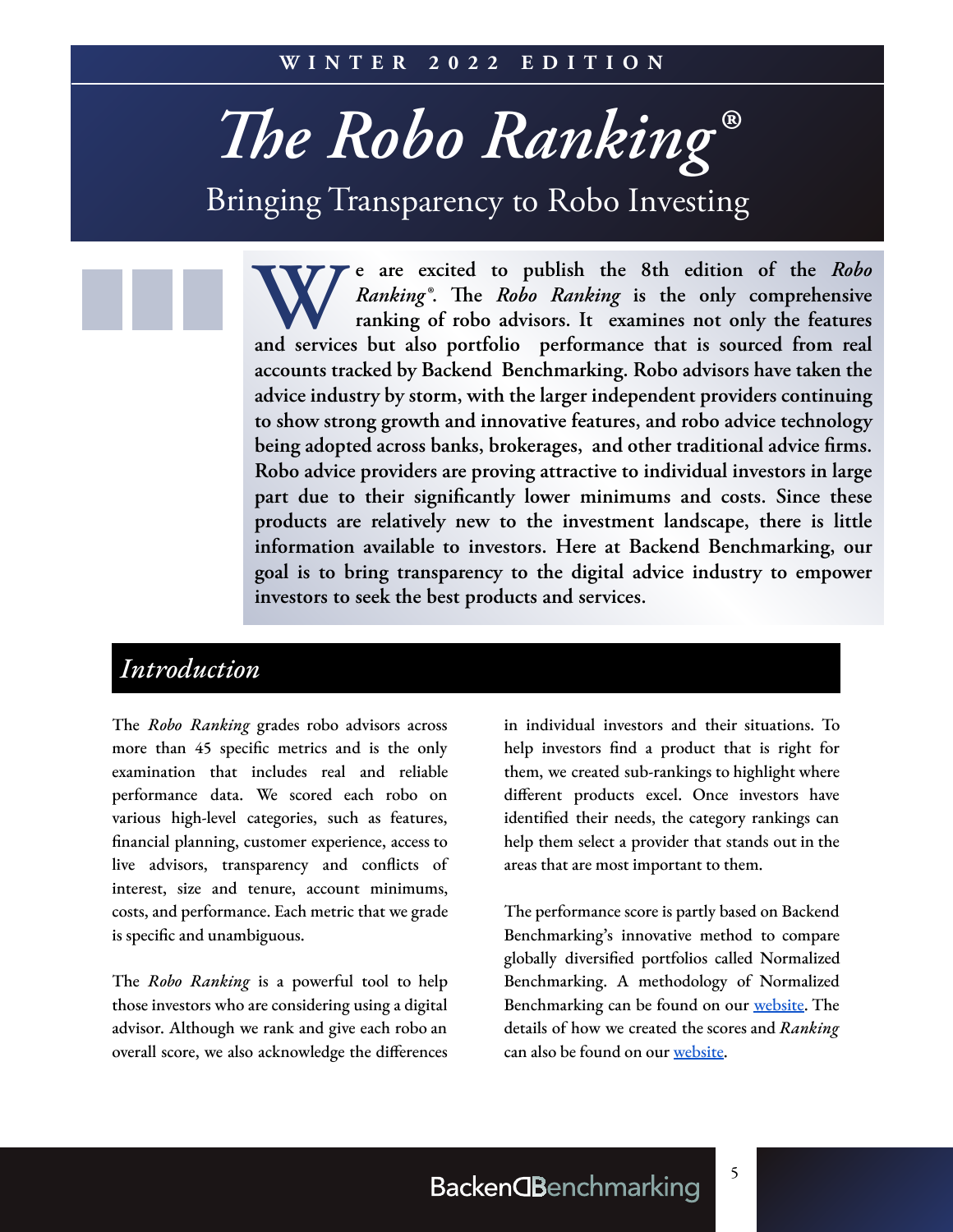# <span id="page-5-0"></span>*Robo Ranking Scores*



|                                           | <b>Access to</b> | <b>Financial</b> | <b>Transparency</b> |                 | <b>Customer</b>   |                | <b>Size and</b> |              |                    |              |
|-------------------------------------------|------------------|------------------|---------------------|-----------------|-------------------|----------------|-----------------|--------------|--------------------|--------------|
| <b>Robo Name</b>                          | <b>Advisors</b>  | <b>Planning</b>  | and Conflicts       | <b>Features</b> | <b>Experience</b> | <b>Minimum</b> | <b>Tenure</b>   | <b>Costs</b> | <b>Performance</b> | <b>Total</b> |
| <b>SoFi</b>                               | 8.00             | 9.75             | 5.00                | 5.25            | 6.20              | 3.00           | 0.87            | 15.00        | 23.78              | 76.85        |
| <b>Fidelity Go</b>                        | 6.00             | 13.50            | 6.00                | 4.60            | 7.11              | 3.00           | 1.72            | 12.14        | 20.93              | 74.99        |
| <b>SigFig</b>                             | 7.00             | 10.50            | 8.00                | 3.80            | 6.45              | 2.40           | 1.60            | 12.47        | 21.90              | 74.12        |
| <b>E*Trade Core</b>                       | 7.00             | 12.75            | 7.00                | 5.80            | 5.66              | 3.00           | 1.60            | 12.26        | 18.25              | 73.33        |
| Vanguard P.A.S.                           | 6.50             | 13.50            | 3.00                | 4.80            | 7.00              | 2.40           | 2.00            | 13.96        | 19.42              | 72.58        |
| <b>Betterment</b>                         | 6.00             | 13.50            | 8.00                | 9.17            | 6.40              | 3.00           | 2.00            | 12.50        | 9.16               | 69.72        |
| Wealthfront                               | 0.00             | 15.00            | 6.00                | 7.80            | 7.20              | 3.00           | 2.00            | 12.50        | 14.85              | 68.35        |
| <b>Axos Invest</b>                        | 0.00             | 9.00             | 5.00                | 8.60            | 7.00              | 3.00           | 1.20            | 11.54        | 22.32              | 67.66        |
| <b>Morgan Stanley Access</b><br>Investing | 5.00             | 13.50            | 8.00                | 5.00            | 6.66              | 2.40           | 0.50            | 12.14        | 12.57              | 65.77        |
| Merrill Edge Guided Investing             | 7.00             | 12.00            | 9.00                | 4.48            | 6.35              | 2.40           | 0.75            | 9.33         | 14.33              | 65.64        |
| <b>Ellevest</b>                           | 7.00             | 12.00            | 3.00                | 7.55            | 4.91              | 3.00           | 1.60            | 14.68        | 11.39              | 65.14        |
| <b>Wells Fargo Intuitive Investor</b>     | 7.00             | 12.00            | 5.00                | 3.00            | 6.20              | 2.40           | 0.50            | 10.12        | 17.96              | 64.18        |
| <b>Personal Capital</b>                   | 6.50             | 15.00            | 10.00               | 7.00            | 6.96              | 0.00           | 2.00            | 5.14         | 10.75              | 63.35        |
| <b>Schwab</b>                             | 6.50             | 12.00            | 8.00                | 4.55            | 8.88              | 2.40           | 2.00            | 11.27        | 6.78               | 62.37        |
| <b>Ally Invest Managed Portfolios</b>     | 0.00             | 9.00             | 8.00                | 4.80            | 6.54              | 3.00           | 1.40            | 12.29        | 15.43              | 60.46        |
| <b>Zacks Advantage</b>                    | 8.50             | 7.50             | 5.00                | 2.96            | 5.30              | 1.20           | 0.83            | 6.56         | 20.37              | 58.22        |
| <b>Acorns</b>                             | 0.00             | 3.00             | 5.00                | 6.80            | 5.50              | 3.00           | 1.60            | 14.79        | 15.63              | 55.33        |
| <b>FutureAdvisor</b>                      | 7.00             | 3.00             | 3.00                | 3.60            | 3.40              | 2.40           | 1.60            | 10.07        | 17.93              | 52.00        |
| <b>UBS Advice Advantage</b>               | 7.00             | 6.75             | 6.00                | 5.39            | 5.94              | 1.80           | 0.42            | 6.26         | 7.80               | 47.36        |
| <b>Capital One Investing</b>              | 7.00             | 15.00            | 2.00                | 7.00            | 3.80              | 0.00           | 0.98            | 4.81         | 5.28               | 45.87        |
| <b>MAX</b>                                | 10               | 15               | 10                  | 10              | 10                | 3              | $\overline{2}$  | 15           | 25                 | 100          |

*Produced by Backend Benchmarking for BackendB.com*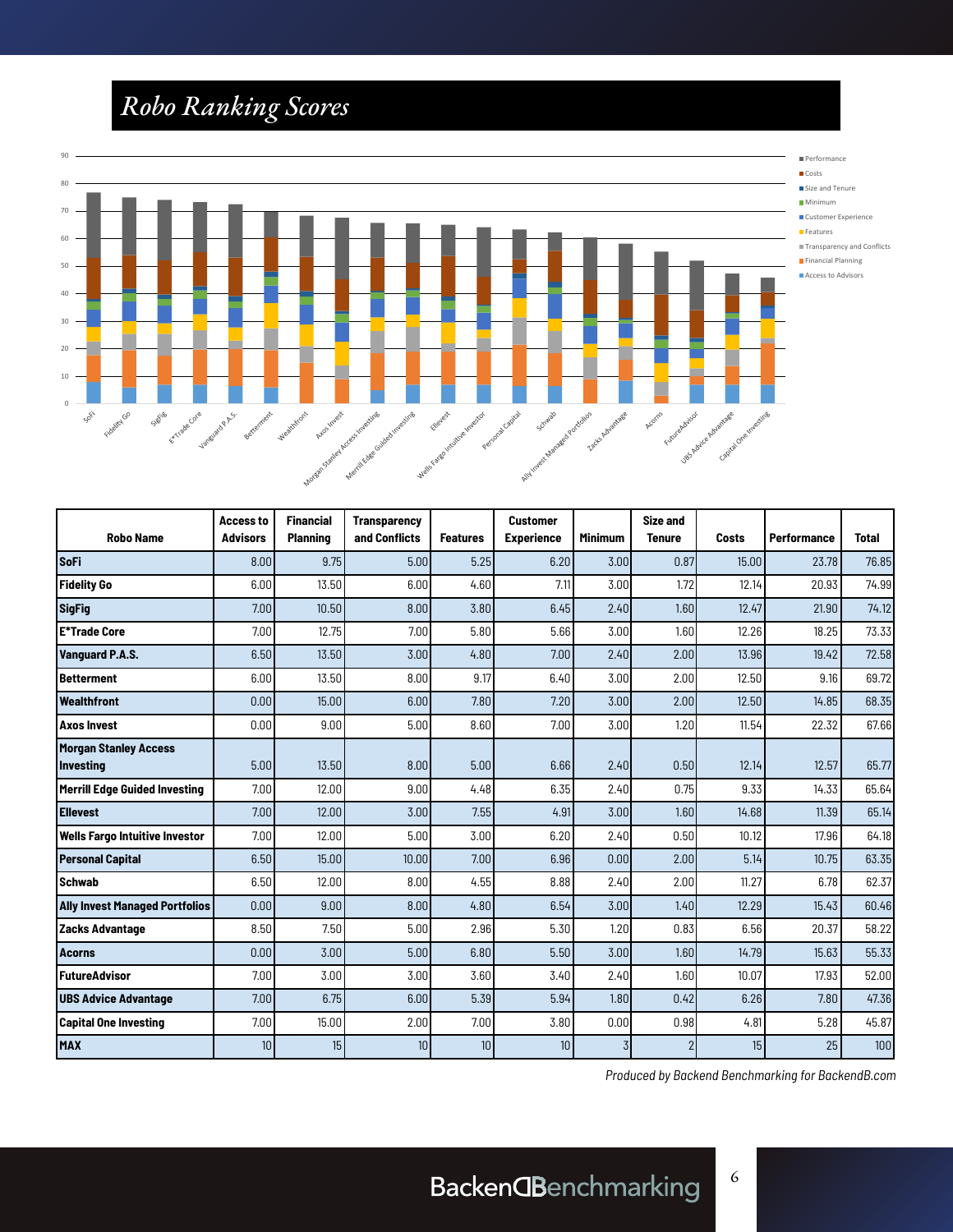## <span id="page-6-1"></span><span id="page-6-0"></span>*Best Robo Advisors*

#### *Best Overall Robo Advisor*

- **● Winner: SoFi Invest**
- **● Runner-up: Fidelity Go**

SoFi has maintained its top spot for Best Overall Robo Advisor in this edition of the *Robo Ranking*, earning its high scores due to an impressive overall value proposition. SoFi currently does not charge a management fee, provides access to CFP®-credentialed financial planners, and boasts a strong performance record. They won first place amongst the subset of robos assessed for the *Ranking* for both performance compared to the Normalized Benchmark and the portfolio's Sharpe ratio for the 3-year trailing time period used in the *Ranking*. For a detailed look at the drivers of performance for SoFi, please review the commentary for the Performance at a Low Cost award.

*SoFi has maintained its top spot for Best Overall Robo Advisor in this edition of the Robo Ranking, earning its high scores due to an impressive overall value proposition.*

A customer can invest with SoFi for just \$5. Thanks to SoFi's fractional shares, this small sum can be invested in a globally diversified basket of ETFs. Currently, SoFi

charges no management fee, while the average robo advisor in this edition of the *Ranking* has a management fee of 0.35%. As has been well-documented, fees can be an under-appreciated detractor from long-term performance. One note on SoFi's low costs: SoFi is backed with significant venture capital, and generating revenues and profits may not be a priority for the company at this stage. If the company shifts focus from acquiring customers to generating profits, it may start to charge

customers for more of its services. That said, in its current form, the SoFi platform is a very attractive option.

One of the most important categories of the Ranking is the 10 points allocated for access to financial advisors. Investors with SoFi can access a team of financial

*Investors with SoFi can access a team of financial planners without the hurdle of needing a higher minimum account balance or subscribing to a more expensive plan.*

planners without the hurdle of needing a higher minimum account balance or subscribing to a more expensive plan option, something that cannot be said for many of its competitors. For example, Vanguard Personal Advisor Services offers access to live planners but carries a \$50,000 minimum.

Fidelity Go is ranked the runner-up Best Overall Robo. To construct its portfolio, Fidelity Go uses its Fidelity Flex mutual funds. Although we acknowledge the conflict of interest when a provider relies on proprietary funds, the funds do not have any underlying expense ratios and the account is a perennially strong performer. In 2020, Fidelity changed its fee structure, significantly reducing the effective fee for those with balances below \$50,000. For clients with balances of \$50,000 or higher, the all-in cost of 0.35% is competitive with most other low-cost providers when considering both the management fee and the underlying expense ratios of the funds. Clients with less than \$10,000 are not charged a management fee and those between \$10,000 and \$50,000 are charged a competitive flat-rate fee.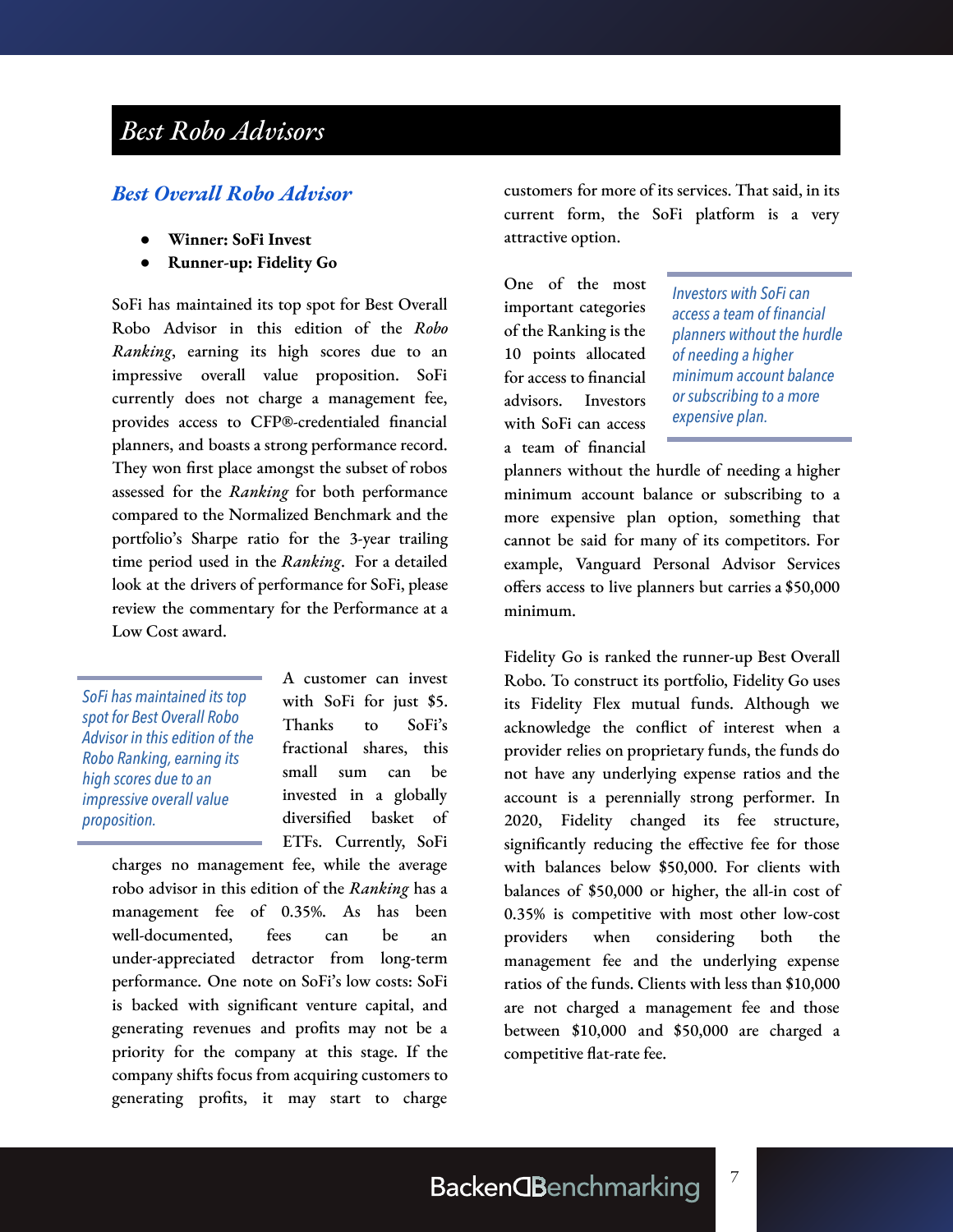*Fidelity Go offers a robust retirement planning tool in addition to goal planning for a home and education savings, among other goals.*

Fidelity Go offers a robust retirement planning tool in addition to planning for a home and education savings, among other goals. The planning tool is thorough and

allows clients the ability to build out realistic and detailed plans on a goal-by-goal basis. The digital planner at Fidelity Go is a capable tool and is competitive with other top digital planning tools available on the market.

Clients looking for 1-on-1 guidance from a live advisor can upgrade to the Personalized Planning and Advice level, but the fees jump to 0.50% while the minimum increases to \$25,000. This 0.50% fee and increased minimum, although not the lowest on the market, is competitive with most other "hybrid advice" offerings. With this

*Consistent performance, a competitive fee structure, and useful digital planning tools are the hallmark of a good robo advisor and why Fidelity Go is ranked runner-up for Best Overall Robo.*

higher-tier service, account holders can work with an advisor to address planning needs, which are not covered by Fidelity Go's digital tools. Consistent performance, a competitive fee

structure, and useful digital planning tools are the hallmark of a good robo advisor and why Fidelity Go is ranked runner-up for Best Overall Robo.

When we look back at this edition of the *Robo Ranking*, we see many of the same trends that have powered the top *Ranking* scores in the past. Performance, planning options, and costs remain at the forefront.

### *Best Robo for Performance at a Low Cost*

- **Winner: SoFi Invest**
- **Runner-up: Axos Invest**

SoFi and Axos proved to be the most attractive robo advisors from a

performance perspective when looking at the last three years of returns. While the Robo Ranking Study Group of 20

*SoFi and Axos outperformed by 0.36% and 0.30%, respectively. In fact, they were two of just three robos to beat their Normalized Benchmark.*

robo advisors underperformed its Normalized Benchmark by an average of -0.93%, SoFi and Axos outperformed by 0.36% and 0.30%, respectively. In fact, they were two of just three robos to beat their Normalized Benchmark - our proprietary process for comparing robos to benchmarks with a comparable equity allocation. Furthermore, these two robos were able to perform strongly while maintaining low fees. SoFi's platform currently charges no management fee, while Axos charges just 0.24% annually. The combination of a stellar historical record of returns and low fees make these robos winners for the Best Robo for Performance at a Low Cost Award.

When digging into the drivers of returns, SoFi boasts equity-only returns of 22.65%, while the average robo's stock portfolio returned 20.03% for the 3-year trailing period ending December 31st, 2021. While the Robo Ranking Study

Group has just 31% allocated to growth, SoFi boasted a 42% allocation - the highest in the group. Similarly, from a value standpoint, whereas the average

*This message should be loud and clear to investors: if you are expecting growth-oriented stocks to outperform over the long haul, SoFi is a top choice to express that view.*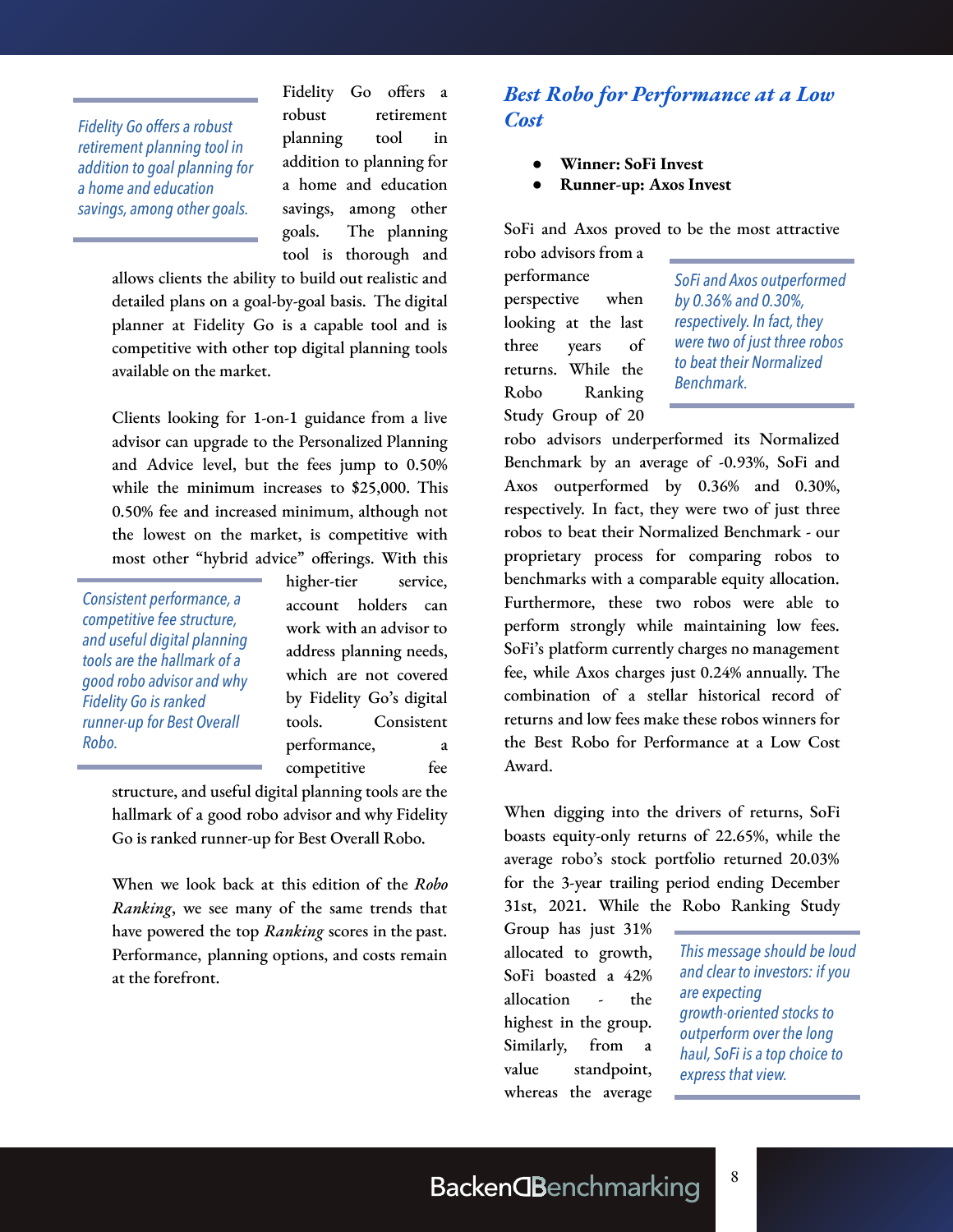<span id="page-8-0"></span>robo has 30% allocated to value stocks, SoFi is allocated to just 25% - the lowest of the group. During the last three years, the Russell 1000 Growth has outperformed the Russell 1000 Value by over 16% on an annual basis for the 3-year trailing period ending December 31st, 2021. This message should be loud and clear to investors: if you are expecting growth-oriented stocks to outperform over the long haul, SoFi is a top choice to express that view. With value being in significant favor for the year-to-date period ending February 22nd, 2022, we expect a new set of robos to be the top performers in future editions. It is possible that combinations of SoFi with allocations to more value-oriented portfolios, like Wealthfront or Betterment, may prove to be prudent from a perspective of balance.

|                                  | 3-Year Equity<br>Returns | Growth % | Value % |
|----------------------------------|--------------------------|----------|---------|
| SoFi                             | 22.65%                   | 42%      | 25%     |
| Axos                             | 21.12%                   | 35%      | 27%     |
| Average of Robo<br>Ranking Group | 20.06%                   | 31%      | 30%     |

Axos, on the other hand, has outperformed from posting strong results across the board. To put fixed income returns into context, while the iShares U.S. Core Aggregate Bond ETF (AGG) returned 4.79% annually over the period, Axos' bond portfolio outperformed by about 1%. When looking at the attribution, Axos boasts the highest allocation to corporate bonds of any bond portfolio by a significant margin. In fact, the

*When looking at the attribution, Axos boasts the highest allocation to corporate bonds of any bond portfolio by a significant margin.*

average robo that was included in the *Ranking* held just 18% corporate bonds while Axos held upwards of 72% in corporates. As a result, our Axos account also boasted the highest yield,

with its 30-day SEC yield north of about 2.9%

while the average robo in the *Ranking* universe was roughly 1.8%. Lastly, in light of recent

interest rate increases, investors may be wary of Axos bond portfolio's duration, but

*Investors can rest assured that Axos' duration of 4.8 years is in the lowest third of the Ranking study group.*

investors can rest assured that Axos' duration of 4.8 years is in the lowest third of the *Ranking* study group. However, if investors become concerned with credit risk, and specifically high-yield bond risk, Axos investors may want to prepare for a bumpy ride. Still, volatility is part of the picture of many investments that prove to eventually outperform over full market cycles.

|                                  | <b>Bond Returns</b> |     | Corporate %   Effective Duration |
|----------------------------------|---------------------|-----|----------------------------------|
| SoFi                             | 3.96%               | 7%  | 4.8                              |
| Axos                             | 5.81%               | 72% | 4.7                              |
| Average of Robo<br>Ranking Group | 4.33%               | 18% | 5.7                              |

#### *Best Robo for First-Time Investors*

- **● Winner: Betterment**
- **● Runner-up: SoFi**

Betterment wins the Best Robo for First-Time Investors award. For a low fee of 0.25% annually, Betterment offers a wide variety of investment options, excellent digital planning tools, and access to CFP®-designated advisors, for either a one-time fee or a subscription to Betterment Premium. Betterment also offers a variety of

themed portfolios, including a smart beta portfolio and an income-focused portfolio. However, perhaps most notably,

*Betterment offers three ESG-themed options, including Climate Impact, Social Impact, and Broad Impact.*

Betterment offers three ESG-themed options,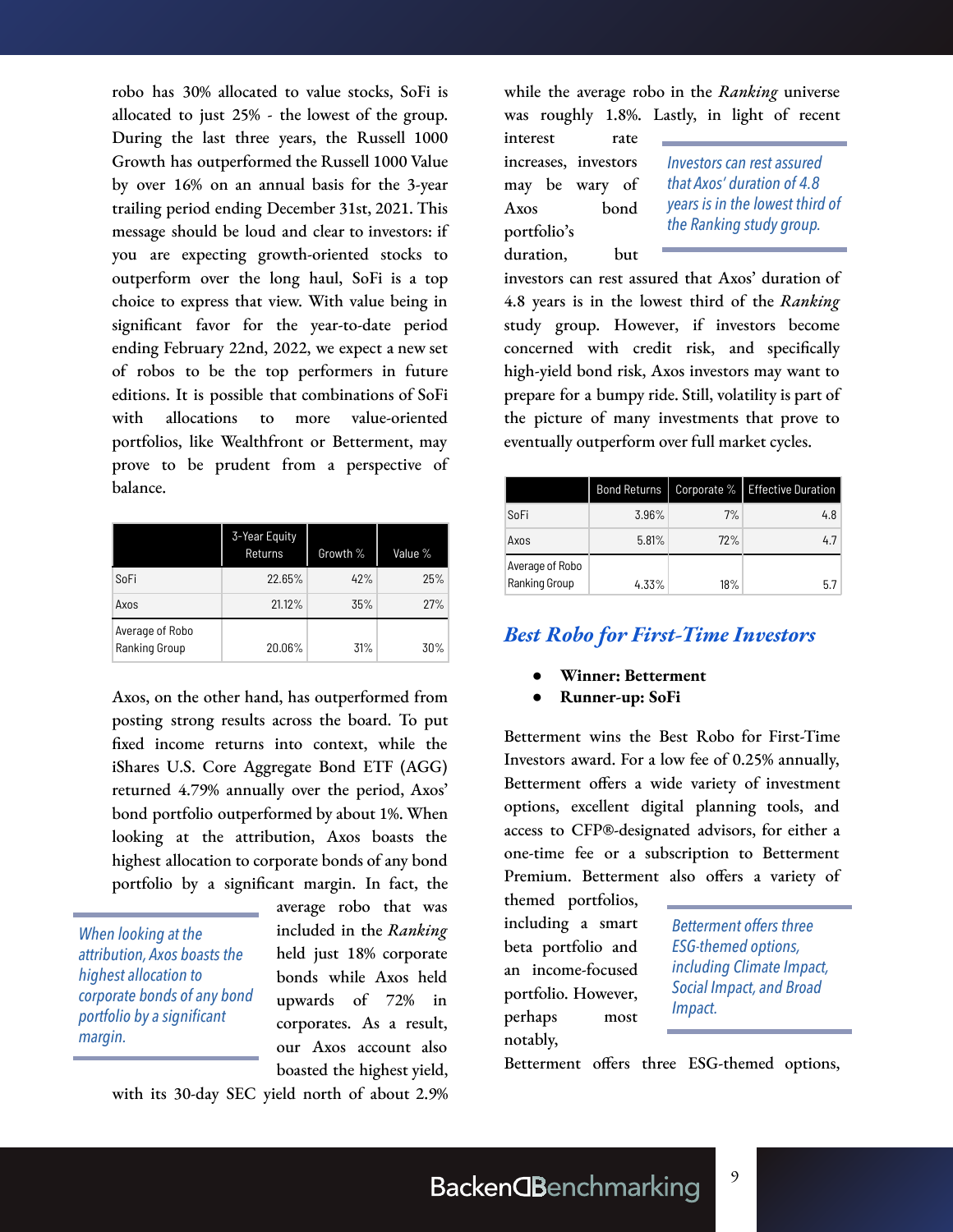including Climate Impact, Social Impact, and Broad Impact.

We believe Betterment is a great choice for first-time investors due in large part to its intuitive user experience and simplicity. Betterment's user experience includes a combination of an intuitive dashboard and easy-to-use planning features while still having the ability to complete quality goal-based plans. Each goal allows the user to model different inputs, whether deposits, time horizon, or various scenarios for the retirement plan. The ability to model hypothetical changes to a user's financial model can serve as effective education tool making it particularly attractive for a new investor. Some of the complexity found with other digital planners can be important for more complex financial situations, but can also add unneeded complexity for a first-time investor. Betterment's planner strikes a good balance between necessary complexity to model contribution rates and other inputs and simplicity to help first-time investors not feel overwhelmed while creating a plan.

Finally, with Betterment, a first-time investor can access more sophisticated advice from CFP® advisors available for one-time fees or as part of Betterment Premium. We appreciate the flexibility of this offering to match an investor's needs - especially if they become more complex.

*While robo advisors have perhaps not disrupted the traditional advice industry as much as once believed, one of the largest contributions robos have made in the industry is the proliferation of the digital financial plan.*

SoFi earns the runner-up spot for the Best Robo for First-Time Investors. This platform boasts a substantial amount of value at low barriers to start. Users can begin investing with SoFi Invest with just \$5 -

making it accessible for nearly all investors. It

charges no management fee, further increasing the attractiveness of the service. Additionally, SoFi is well known for its student loan management services, which means that a first-time investor can handle debt management and investing all under one roof. We like the fact that borrowers can transition from paying down debt to saving and investing in long-term goals all on one platform.

When going deeper into SoFi's platform, SoFi Money offers high-interest savings and budgeting tools to help someone new practice the right personal finance habits. Also, the team at SoFi offers access to financial planners that users can

call to ask questions about their money and receive a comprehensive financial plan. SoFi is a lender, an

*SoFi is a lender, an investing firm, and a neo-bank all in one platform.*

investing firm, and a neo-bank all in one platform. This robust set of product offerings creates a platform where clients can handle many facets of their financial life in a single place.

## *Best Robo for Digital Financial Planning*

- **● Winner: Wealthfront**
- **● Runner-up: Personal Capital**
- **● Honorable Mention: Schwab Intelligent Portfolios Premium**

While robo advisors have perhaps not disrupted the traditional advice industry as much as once believed, one of the largest

*Wealthfront and Personal Capital have the added benefit of making most of their features free to use without being a paid client.*

contributions robos have made in the industry is the proliferation of the digital financial plan epitomized by Wealthfront, Personal Capital, and Schwab's Premium version of Intelligent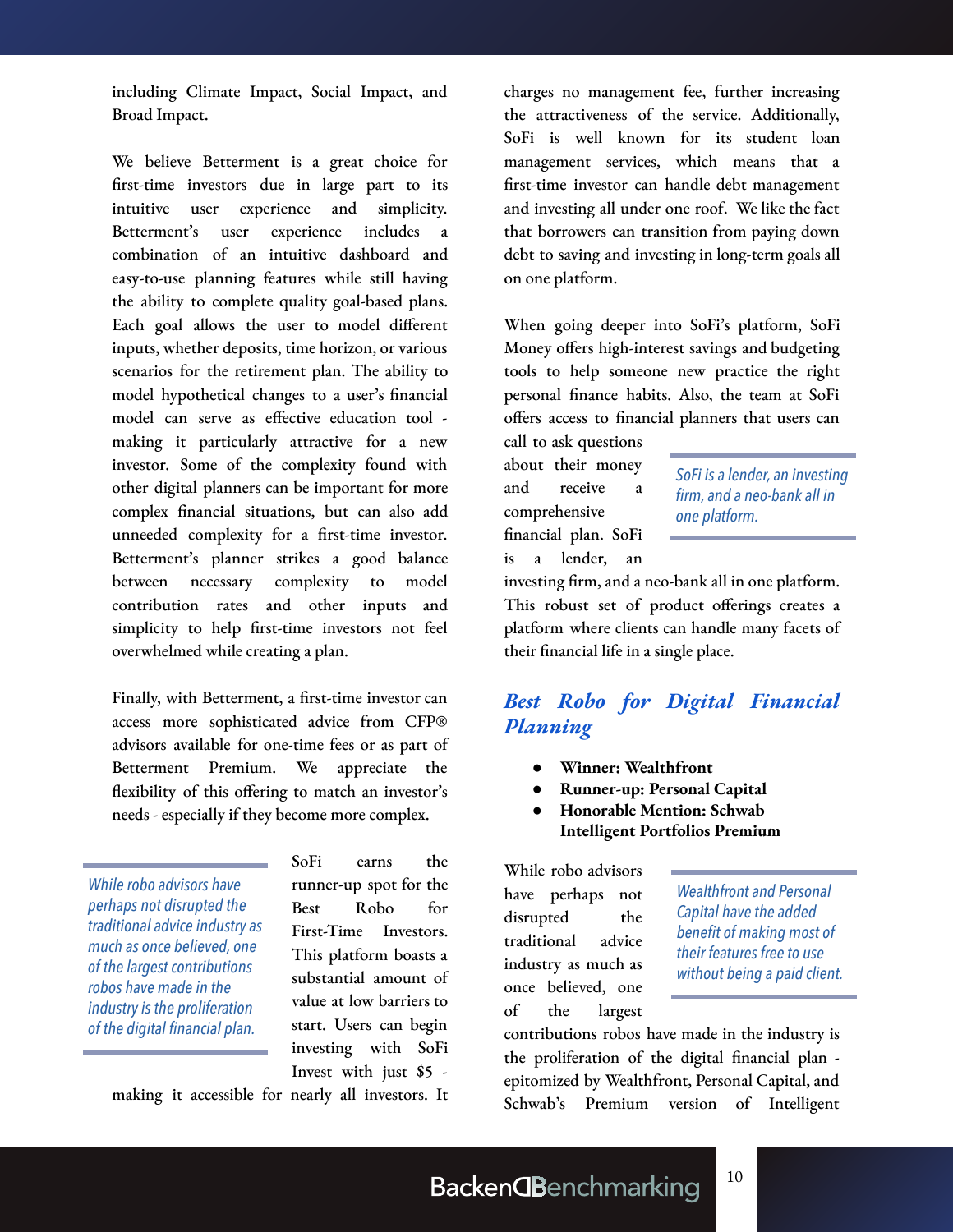Portfolios. There are key themes amongst the winners. First, by combining multiple goals into a single unified plan, the user can experience a holistic view that is intuitive and easy to relate with. Next, the ability to link outside accounts allows this overall view to be accurate by automatically updating the data from outside institutions. Finally, there is a high level of detail available in the plan to model social security, pensions, windfalls, and other real-life events. Our winners, Wealthfront, Personal Capital, and Schwab Intelligent Portfolios Premium, all balance the complexities of financial planning with intuitive dashboards. Wealthfront and Personal Capital have the added benefit of making most of their features free to use without being a paid client.

Wealthfront's tool has specific modules for goals like retirement, education savings, and taking time off to travel. Additionally, Wealthfront can model a home purchase and, with the help of an integration with fintech real estate firm Redfin, it allows Wealthfront to automatically update the estimated value of a user's real estate.

Another feature we like with Wealthfront is Self-Driving Money. Self-Driving Money is a set of automated or semi-automated features to help investors sweep and invest excess cash held in their bank account. This is designed to help users integrate their long-term goals with their month-to-month saving and spending habits. Wealthfront has continued to iterate and improve its planner over the years and it continues to be best-in-class.

The runner-up is Personal Capital. This digital platform stands out for offering a detailed suite of tools that analyze the individual aspects of one's financial life, and, unlike Wealthfront, dissects investments held in outside accounts. The Investment Checkup takes a user's outside investments and compares them to a

recommended portfolio across asset allocation and projected value. Another component is the

Retirement Fee Analyzer, which looks to identify expense ratios that may be problematic. Finally, the dashboard displays a net worth graph that allows a user to easily

*The Investment Checkup takes a user's outside investments and compares them to a recommended portfolio across asset allocation and projected value.*

monitor their situation. Personal Capital provides individual modules to answer or analyze common planning issues. It offers the features we look for to customize and model complex situations.

Schwab Intelligent Portfolios wins the honorable mention for this category due to its digital platform offered at the Premium tier, which is a subscription-based version that requires a \$25,000 minimum. The planning features here are powered by MoneyGuidePro, an institutional-quality suite of tools. Importantly, like the other winners in this category, Schwab's plan can integrate multiple goals into a single comprehensive financial plan. Finally, the strong

digital planning at Schwab Intelligent Portfolios Premium is augmented by a live planner. These planners hold a CFP® designation and work with the

*Live planners combined with powerful digital planning make Schwab one of the most compelling planning providers in the robo advice landscape.*

client to guide them through a comprehensive plan. Live planners combined with powerful digital planning make Schwab one of the most compelling planning providers in the robo advice landscape.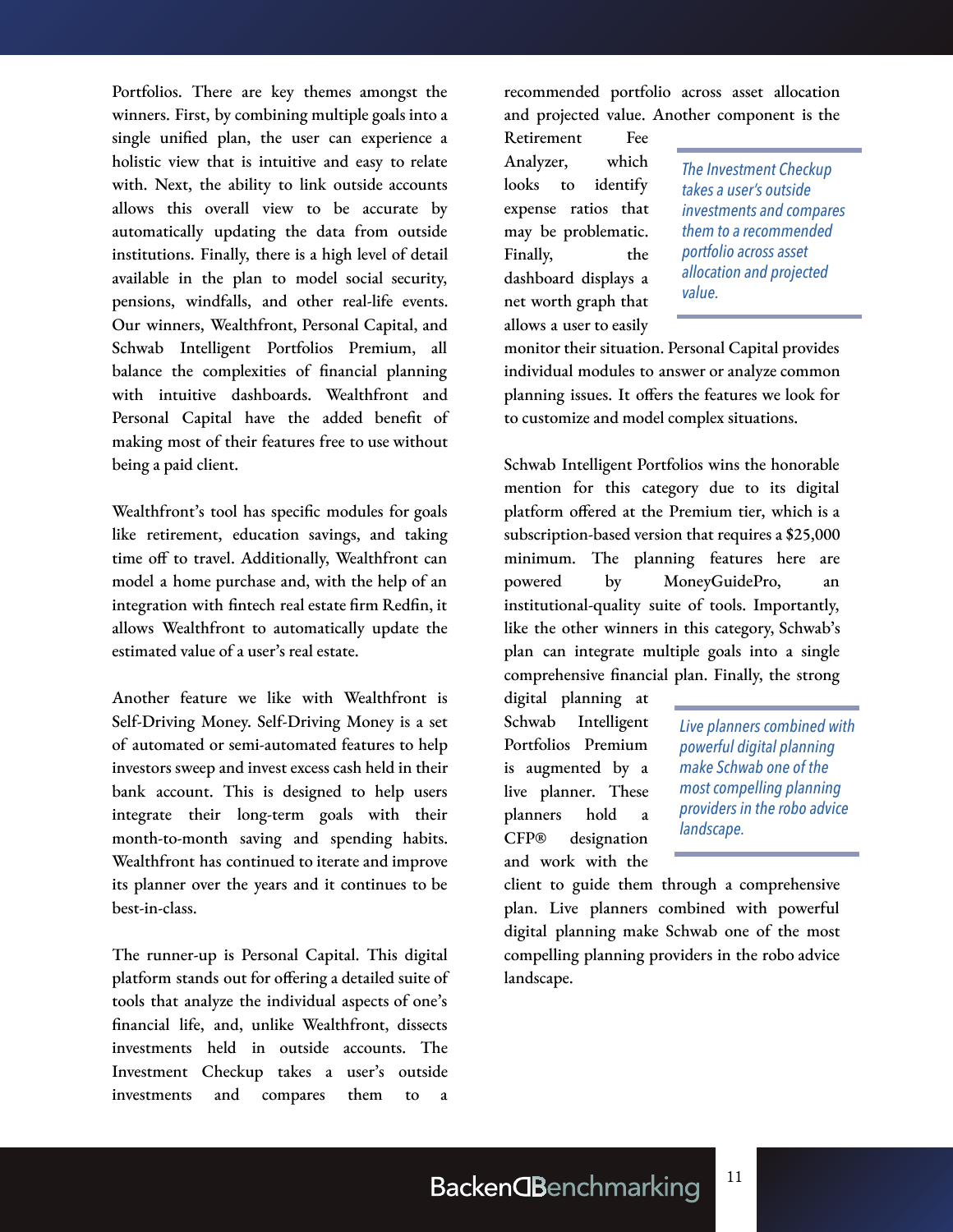## *Best Robo for Complex Financial Planning*

- **● Winner: Vanguard Personal Advisor Services**
- **● Runner-up: Personal Capital**
- **● Honorable Mention: Ellevest**

Investors with complex planning needs can greatly benefit from choosing a robo advisor with a strong "hybrid" advice offering. Hybrid offerings that combine strong digital tool-sets

*Hybrid offerings that combine strong digital tool-sets with access to live planners can help clients create plans to simplify a complex situation.*

with access to live planners can help clients create plans to simplify a complex situation. Vanguard Personal Advisor Services was an early champion of the hybrid advice model and continues to have

tremendous value for an exceptionally low management fee of just 0.30%. Personal Capital and Ellevest both offer significant value with live planning as well.

With Personal Advisor Services, at a minimum investment of \$50,000, users can work with a live advisor to model multiple financial goals. Also, investors can view a comprehensive illustration of their assets for a full picture. When we consider that traditional financial advice relationships

*While Vanguard's user interface is not as sleek and simple as some of its robo competitors, live planners can work one-on-one with clients to set up comprehensive plans.*

often require at least \$250,000 in assets and a 1% management fee, Vanguard Personal Advisor Services has paved the way for a new kind of service. While Vanguard's user interface is not as sleek and simple as some of its robo competitors, live planners can work one-on-one with clients to set up comprehensive plans.

The runner-up, Personal Capital, combines best-in-class online tools with a team of live advisors at a minimum of \$100,000. However, its fee structure starting at 0.89% is one of the more expensive options. Although not as inexpensive and accessible as Vanguard, Personal Capital does differentiate itself in a few notable areas. There are multiple portfolio strategies, including direct indexing and SRI-themed allocations, while those investing more than \$1,000,000 can receive custom allocations that include private equity investments. From a features perspective, the Retirement Paycheck helps users determine a tax-efficient withdrawal strategy. Although fees are certainly high when compared to the robo universe, it is one of the few platforms to receive a perfect score in financial planning.

Earning the honorable mention in this category is Ellevest. At a \$1,000,000 minimum, Ellevest

Private Wealth offers a combination of financial planning, impact investing, and executive coaching that is

*It is one of the few platforms to receive a perfect score in financial planning.* 

tailored specifically for women. The planning options include CFP®-designated advisors, which is the gold standard for planners. At lower tiers, investors can also purchase access to these services for one-time fees. Through Private Wealth or one-time purchases, investors across the Ellevest platform can access sophisticated advice to handle complex inquiries and situations.

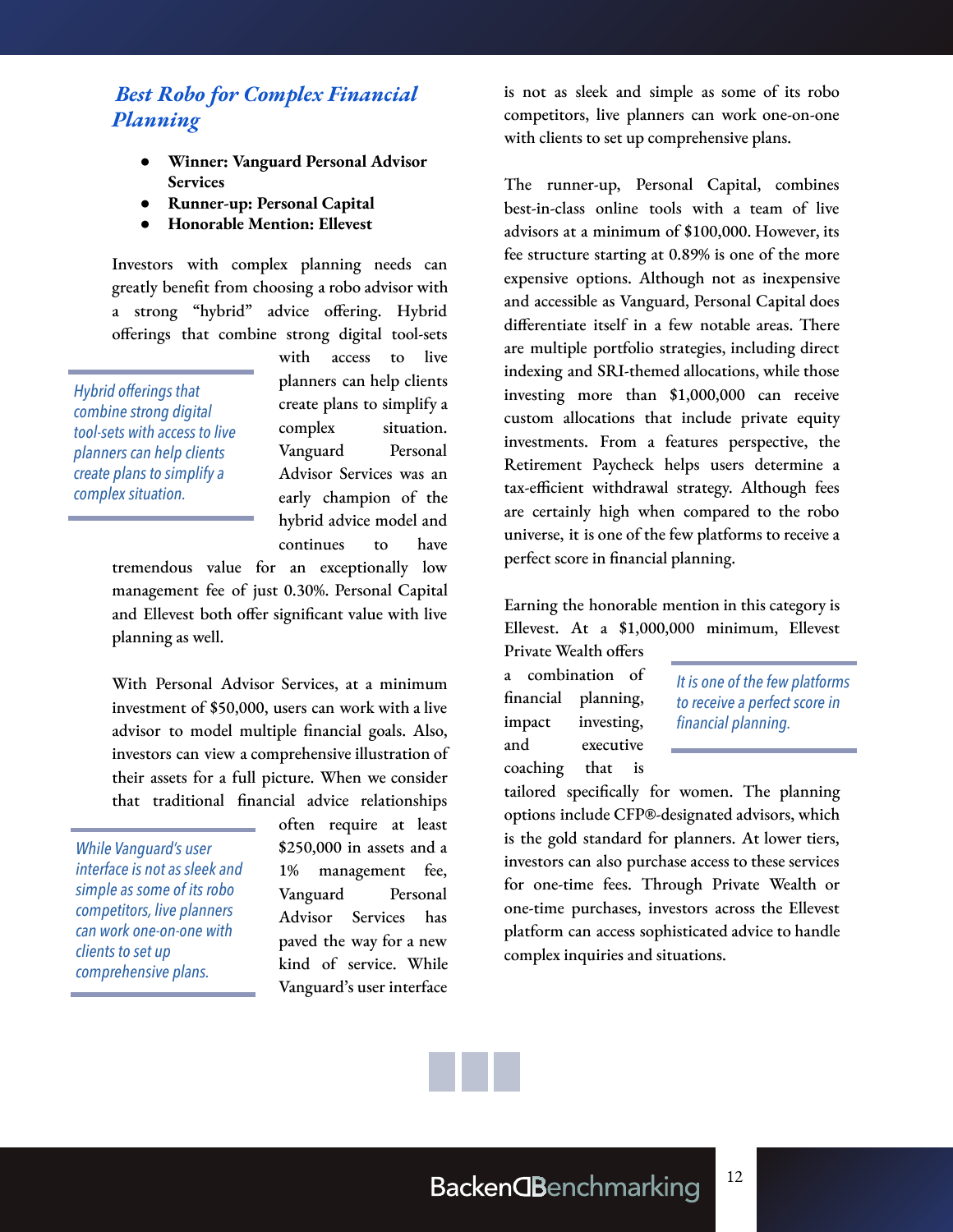## *Robo Ranking Facts (Results as of 12/31/2021)*

|                                                   | 3-Year<br>Annualized<br>Return | 3-Year Return<br><b>Above/Below</b><br><b>Normalized</b><br><b>Benchmark</b> | 3-Year<br><b>Sharpe</b><br>Ratio | <b>Account Minimum</b>                                                                     | <b>Advisory Fee</b>                                                                                                                                                                                                                    | Weighted<br>Average<br><b>Expense</b><br>Ratio |
|---------------------------------------------------|--------------------------------|------------------------------------------------------------------------------|----------------------------------|--------------------------------------------------------------------------------------------|----------------------------------------------------------------------------------------------------------------------------------------------------------------------------------------------------------------------------------------|------------------------------------------------|
| Acorns <sup>1</sup>                               | 14.05%                         | $-0.82%$                                                                     |                                  | 0.95 No minimum                                                                            | \$3/month for Personal; \$5/month for Family                                                                                                                                                                                           | 0.05%                                          |
| Ally Invest<br>Managed<br>Portfolios <sup>9</sup> | 13.41%                         | $-1.13%$                                                                     |                                  | $0.97$ \$100                                                                               | 0.30% annually; Also offers 'cash-enhanced' portfolio with 30%<br>invested in cash and no management fee                                                                                                                               | 0.06%                                          |
| Axos Invest <sup>8</sup>                          | 15.67%                         | 0.30%                                                                        |                                  | $1.02$ \$500                                                                               | 0.24% annually                                                                                                                                                                                                                         | 0.09%                                          |
| Betterment <sup>27</sup>                          | 13.86%                         | $-1.66%$                                                                     |                                  | Digital: No minimum;<br>0.88 Premium: \$100,000                                            | Digital: 0.25%; Premium: 0.40%                                                                                                                                                                                                         | 0.09%                                          |
| Capital One<br>Investing <sup>16</sup>            | 11.00%                         | $-3.63%$                                                                     |                                  | $0.8$ S100,000                                                                             | 0.99% annually; discounted tiered pricing at higher asset levels                                                                                                                                                                       | 0.06%                                          |
| E*Trade Core <sup>21</sup>                        | 14.30%                         | $-0.41%$                                                                     |                                  | 0.97 \$500                                                                                 | 0.30% annually                                                                                                                                                                                                                         | 0.05%                                          |
| Ellevest <sup>38</sup>                            | 12.81%                         | $-1.25%$                                                                     |                                  | No minimum; Private Client:<br>$0.9$ \$1 million                                           | \$1/month for Essential; \$5/month for Plus; \$9/month for Executive                                                                                                                                                                   | 0.07%                                          |
| Fidelity Go <sup>33</sup>                         | 14.57%                         | $-0.25%$                                                                     |                                  | Digital Only: No Minimum;<br>Personalized Planning &<br>1.02 Advice: \$25,000              | Digital Only: for balances less than \$10,000 there is no fee, for<br>balances between \$10,000 - \$49,999.99 it is \$3/mo, for balances<br>\$50,000 and above it is 0.35% annually. Personalized Planning &<br>Advice: 0.50% annually | 0.00%                                          |
| FutureAdvisor <sup>3</sup>                        | 13.41%                         | $-0.63%$                                                                     |                                  | $0.98$ \$5,000                                                                             | 0.50% annually                                                                                                                                                                                                                         | 0.07%                                          |
| Merrill Edge<br>Guided Investing31                | 13.72%                         | $-0.88%$                                                                     |                                  | Guided Investing: \$1,000;<br>Guided Investing with an<br>0.93 Advisor: \$20,000           | Guided Investing: 0.45% annually (digital only); Guided Investing<br>with an Advisor: 0.85% annually                                                                                                                                   | 0.07%                                          |
| Morgan Stanley<br>Access Investing <sup>12</sup>  | 13.82%                         | $-1.63%$                                                                     |                                  | 0.95 \$5,000                                                                               | 0.30% annually                                                                                                                                                                                                                         | 0.07%                                          |
| Personal Capital <sup>4</sup>                     | 15.04%                         | $-1.90%$                                                                     |                                  | 0.93 \$100,000                                                                             | 0.89% annually; discounted tiered pricing at higher asset levels                                                                                                                                                                       | 0.10%                                          |
| Schwab <sup>5</sup>                               | 12.49%                         | $-1.91%$                                                                     |                                  | Intelligent Portfolios: \$5,000;<br>Intelligent Portfolios<br>0.79 Premium: \$25,000       | Intelligent Portfolios: No fee (digital only); Intelligent Portfolios<br>Premium: \$300 initial planning fee, \$30/month subscription                                                                                                  | 0.17%                                          |
| SigFig <sup>6</sup>                               | 14.97%                         | $-0.12%$                                                                     |                                  | 1.04 \$2,000                                                                               | No fee for the first \$10k; 0.25% annually for balance over \$10k                                                                                                                                                                      | 0.06%                                          |
| SoFi <sup>17</sup>                                | 15.26%                         | 0.36%                                                                        | $1.09$ \$5                       |                                                                                            | No management fee                                                                                                                                                                                                                      | 0.04%                                          |
| <b>UBS Advice</b><br>Advantage <sup>7</sup>       | 14.43%                         | $-2.05%$                                                                     |                                  | 0.87 \$10,000                                                                              | 0.75% annually                                                                                                                                                                                                                         | 0.14%                                          |
| Vanguard P.A.S. <sup>43</sup>                     | 14.47%                         | $-0.35%$                                                                     |                                  | Vanguard Personal Advisor<br>Services: \$50,000; Vanguard<br>0.99 Digital Advisor: \$3,000 | Vanguard Personal Advisor Services 0.30% annually. Vanguard<br>Digital Advisor combined underlying fund fees and management<br>fees capped at 0.20%                                                                                    | 0.07%                                          |
| Wealthfront <sup>44</sup>                         | 15.02%                         | $-0.62%$                                                                     |                                  | \$500, some additional<br>portfolio features require a<br>0.92 higher minimum              | 0.25% annually                                                                                                                                                                                                                         | $0.09\%$                                       |
| Wells Fargo<br>Intuitive Investor <sup>14</sup>   | 15.16%                         | 0.01%                                                                        |                                  | 0.94 \$5,000                                                                               | 0.35% annually; discounted relationship pricing may be available                                                                                                                                                                       | 0.14%                                          |
| Zacks Advantage <sup>29</sup>                     | 14.68%                         | $-0.04%$                                                                     |                                  | 0.99 \$25,000                                                                              | 0.70% annually; discounted tiered pricing at higher asset levels                                                                                                                                                                       | 0.09%                                          |

*Produced by Backend Benchmarking for BackendB.com*

13

Returns are net of fees and from 12/31/2018 - 12/31/2021. The weighted average expense ratio calculations exclude cash holdings from the portfolio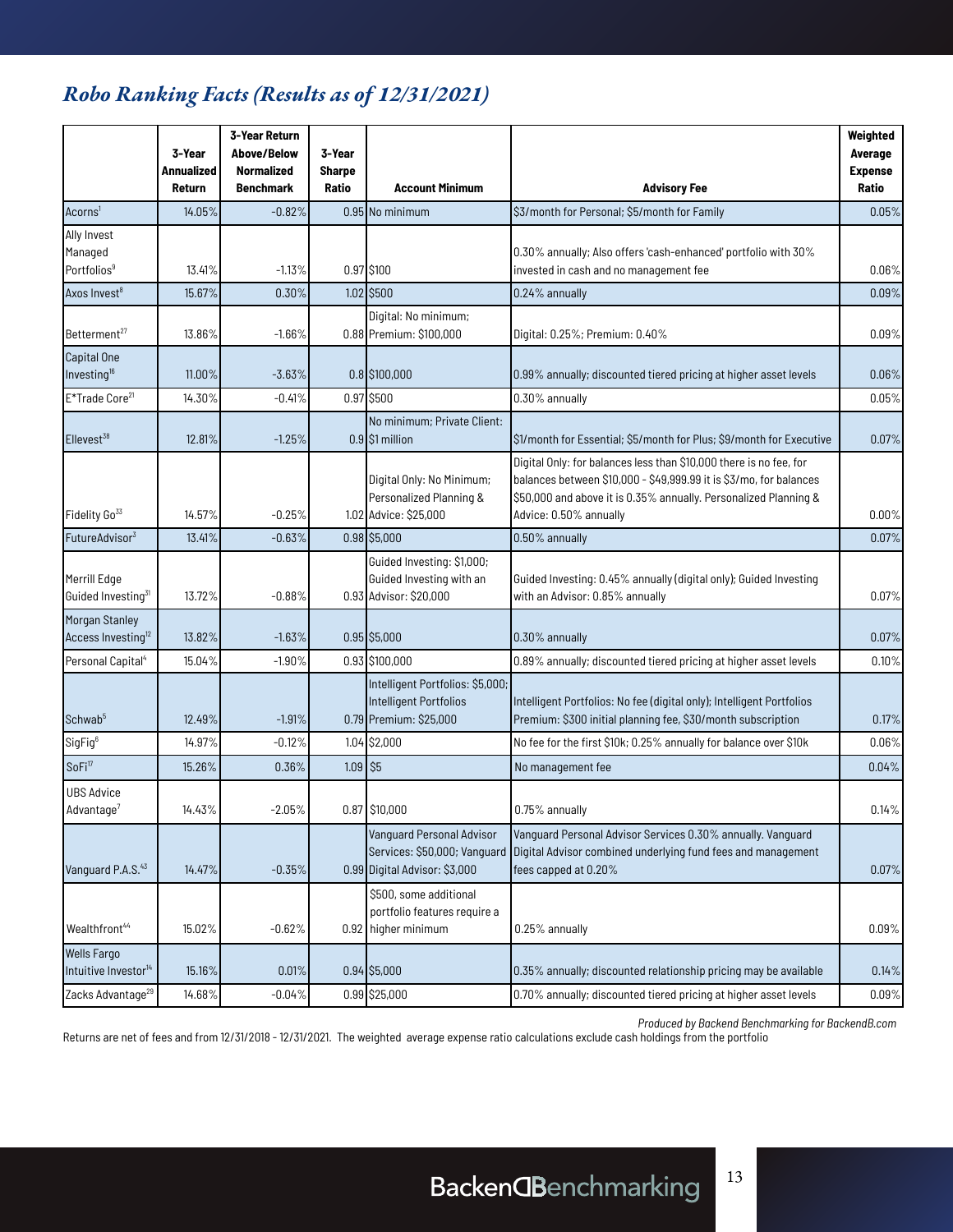## <span id="page-13-0"></span>*Top Performers*

## *1-Year Trailing Top Performers*

|                        | <b>Best</b>                  | 2nd                          | -37d                   |
|------------------------|------------------------------|------------------------------|------------------------|
| <b>Total Portfolio</b> | <b>Schwab Domestic Focus</b> | Zacks Advantage              | Marcus Invest Core IRA |
| <b>Equity</b>          | Zacks Advantage              | <b>Schwab Domestic Focus</b> | Marcus Invest Core IRA |
| <b>Fixed Income</b>    | <b>Schwab Domestic Focus</b> | Schwab                       | Fidelity Go            |

*Produced by Backend Benchmarking for BackendB.com*

## *3-Year Trailing Top Performers*

|                        | Best                       | 2nd                | 3rd             |
|------------------------|----------------------------|--------------------|-----------------|
| <b>Total Portfolio</b> | US Bank Automated Investor | Morgan Stanley SRI | SoFi            |
| <b>Equity</b>          | Morgan Stanley SRI         | SoFi               | Zacks Advantage |
| <b>Fixed Income</b>    | Schwab                     | Axos Invest        | SigFig          |

*Produced by Backend Benchmarking for BackendB.com*

## *5-Year Trailing Top Performers*

|                        | <b>Best</b>        | 2nd                         | 3rd         |  |
|------------------------|--------------------|-----------------------------|-------------|--|
| <b>Total Portfolio</b> | Fidelity Go        | Tie: SigFig and Axos Invest |             |  |
| <b>Equity</b>          | <b>Fidelity Go</b> | Vanguard P.A.S.             | Axos Invest |  |
| <b>Fixed Income</b>    | Schwab             | SigFig                      | Axos Invest |  |

*Produced by Backend Benchmarking for BackendB.com*

*Total Portfolio winners are based on the portfolio's return vs. the Normalized Benchmark. Returns are net of fees and are as of 12/31/2021.*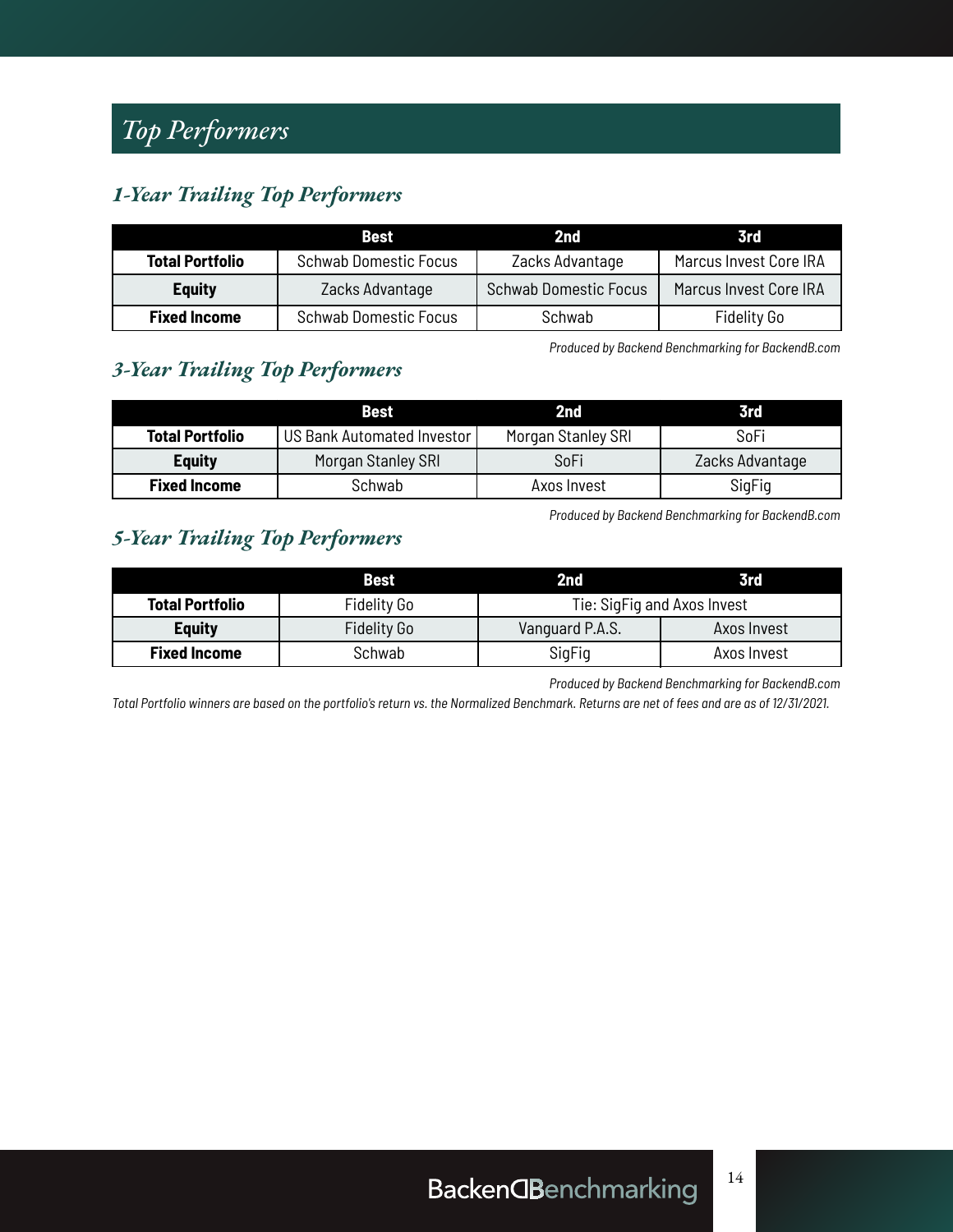## <span id="page-14-1"></span><span id="page-14-0"></span>*Performance Commentary*

- *Domestic bias defined winning portfolios in 2021; Schwab, Zacks, and Marcus benefit*
- *Over three years, U.S. Bank and Morgan Stanley's SRI portfolios shine; SRI investments enjoyed a growth bias which propelled performance*
- *Long-term winners Fidelity Go and SigFig maintain their position atop the pile*
- *Riskier bonds support long-term fixed-income results from Schwab and SigFig pointing investors away from low-risk bond ETFs*

#### *Background*

2021 was the third consecutive positive year for U.S. markets, with the S&P 500 Index gaining over 28% as mega-cap blue-chip names like Apple and Microsoft were responsible for an outsized share of the market's gains. As a result, large-cap domestic equities outperformed their mid-and small-cap peers significantly. Despite value stocks having notable relative performance during the first portion of 2021, growth stocks ended the year higher, albeit just 3% higher when looking at the Russell 1000 Growth Index compared to the Russell 1000 Value Index. These market movements have led to a regime of new top robo advisors for short-term performance, including Schwab, a juggernaut in the space.

International equities fared notably worse than domestic market stocks in the fourth quarter; the MSCI EAFE Index finished in the green in large part due to a late-quarter rally. A relatively cautious approach to COVID and a persistent valuation discount were all factors that weighed on European equities relative to the U.S. Furthermore, many international developed markets contended with the global supply chain limitations and subsequent inflation fears. Emerging markets finished the quarter slightly negative, further disappointing investors who diversified their U.S. holdings by allocating significantly to equities overseas.

From a fixed income perspective, high-quality bond holdings suffered losses as the 10-year U.S. Treasury rates rose from approximately 0.9% to 1.5%, causing the Barclays Bloomberg Aggregate Bond Index to decline by 1.5% for 2021. Short-duration bonds held up better, as did municipal issues and high-yield bonds. Robo advisors with diversified bond holdings supported returns while those tied to solely core, investment-grade bonds suffered losses.

## *2021: Schwab, Zacks, and Marcus Benefit from Domestic Bias, While Munis and TIPs Propel Bond Performance*

The top three performing robo advisors of 2021 are Schwab's Domestic Focus portfolio, Zack's Advantage, and Marcus Invest Core IRA. These robo advisors demonstrated compelling performance against their Normalized Benchmarks, propelled by stellar equity returns. When looking at the attribution of why these robos have performed so well, the resounding factor has been the domestic bias of these robo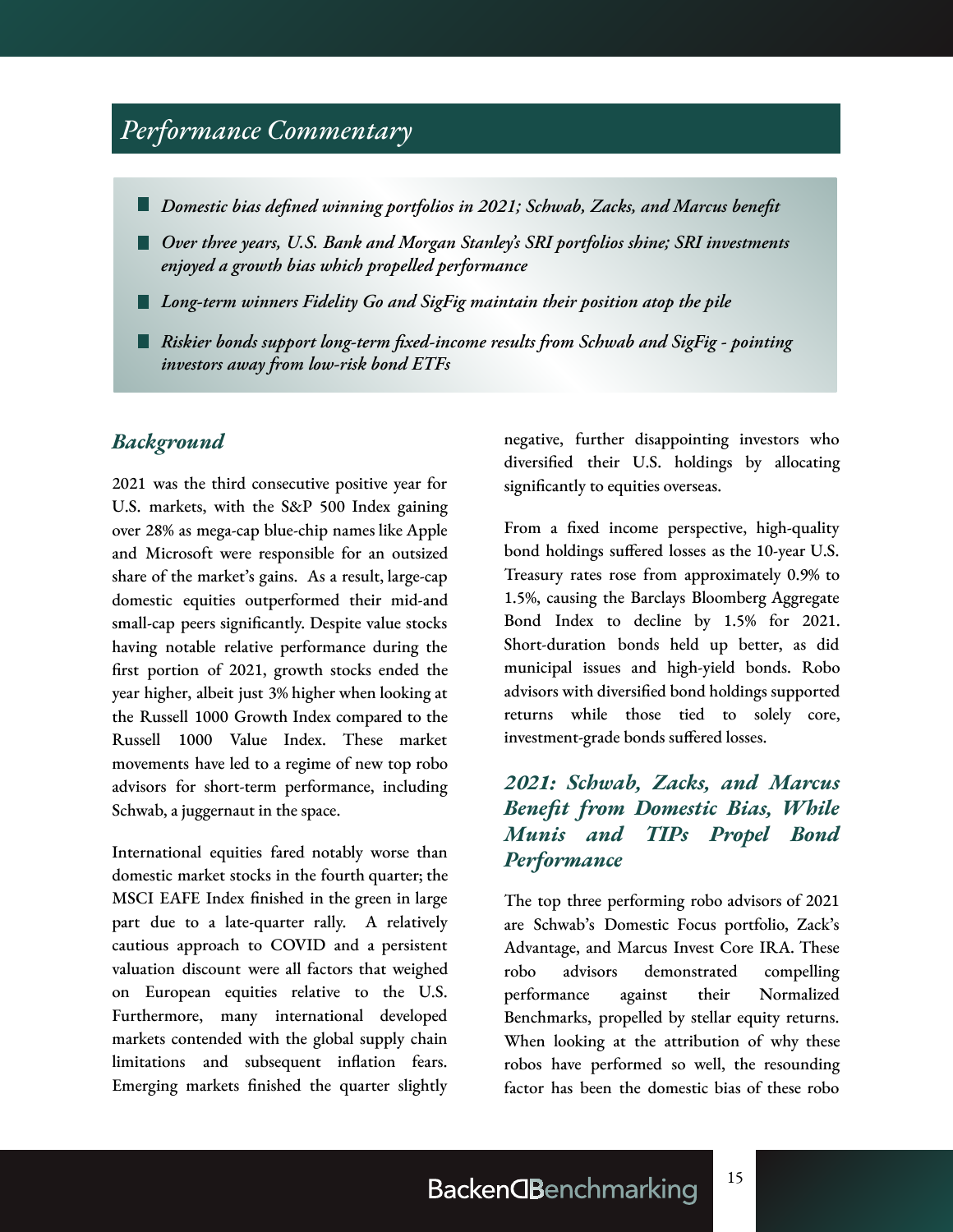advisors' stock portfolios. Zacks, the top equity performer, boasted over 87% domestic stocks, while Schwab Domestic Focus and Marcus Core IRA held 73% and 76% U.S. stocks, respectively. In contrast, our Robo Ranking study group of 20 top robo advisors had an average of about 65% U.S. stocks. This domestic bias proved especially

*The resounding factor has been the domestic bias of these robo advisors' stock portfolios.*

beneficial as the S&P 500 outperformed the MSCI EAFE Index and MSCI Emerging Markets Index by roughly 17% and 31%, respectively. Although

there was much talk of the return of value stocks this year, the Russell 1000 Growth Index and Russell 1000 Value Index returned roughly 28% and 25%, respectively, making style less of a defining contributor as it has been over longer periods.

The 1-year period ending December 31st, 2021 proved to be a different regime for bonds than years past. Specifically, investment municipal issues outperformed core taxable bonds by upwards of roughly 2.8% as the iShares Core U.S. Aggregate Bond Index returned -1.77% while the iShares National Municipal Index was up over 1%. The top three robo advisors for bond

*Schwab benefitted from further diversifying its portfolios with TIPs exposure, which in light of significant inflation headlines, proved to be especially relevant.*

performance were Schwab's Domestic Focus, Schwab's standard option, and Fidelity Go. These portfolios held 62%, 55%, and 100% municipal exposure, which was especially significant given the

average of our Robo Ranking Study Group was just 40%. Schwab benefitted from further diversifying its portfolios with TIPs exposure, which in light of significant inflation headlines, proved to be especially relevant. For example, Schwab's standard option holds significant portions of SCHP and SPIP, two TIPs ETFs that returned over 5.5% each as the core CPI showed year-over-year inflation growth of between 5% and 7% throughout the second half of the year. As investors select a robo advisor to manage taxable accounts, a diversified bond portfolio that includes sectors like municipals and TIPs will be preferable to those that opt for solely traditional core bonds if this regime of higher rates and higher inflation continues.

#### *Morgan Stanley SRI and U.S. Bank Top the Charts over Three Years*

The last three years were characterized by growth outperforming value, U.S. stocks outperforming international names, and large outperforming small. One theme not mentioned in that list is how Socially Responsible Investing (SRI), also known as Environmental, Social, and Governance

(ESG) investing, bolstered returns over the trailing 3-year period ending December 31st, 2021. Specifically, Morgan Stanley's Socially Responsible Investing, the robo

*It is not just that SRI equities tend to be growth, as the portfolio held 4% more growth stocks than the Robo Ranking study group, but it also was underweight value by over 10%.*

account with some of the best ESG scores and highest underlying funds fees, outperformed the average robo advisor significantly. For example, whereas Morgan's SRI equities returned 23.20% annually for the period, the median robo returned about 20.41% annually when looking at those accounts opened over three years. Interestingly, it is not just that SRI equities tend to be growth, as the portfolio held 4% more growth stocks than the Robo Ranking study group, but it also was underweight value by over 10%. Investors need to be aware that ESG investing is not just a growth play, but a decision to underweight value. For example, the energy sector is frequently underweight or non-existent in ESG-themed funds due to the environmental impact of oil and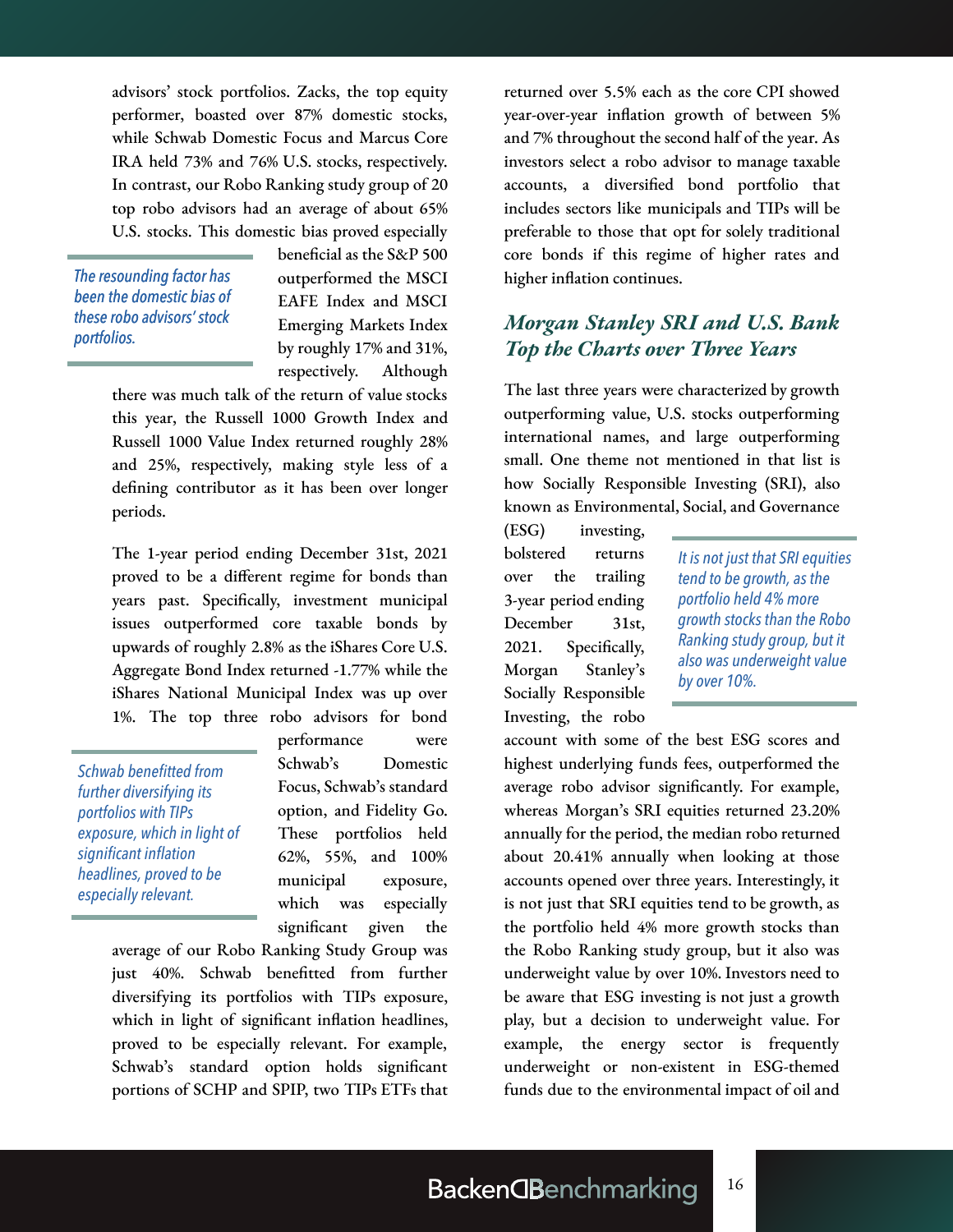<span id="page-16-0"></span>gas production. Although the SRI, or ESG, style of investing has worked well over 3-years, in an inflationary environment that favors value investing, one would expect SRI investing to miss out on important allocations to value exposure.

U.S. Bank's Automated Investor portfolio stands out for its balance between themes; first and foremost, the robo has a comfortable 3% overweight to U.S. stocks compared to the Robo Ranking study group. Furthermore, the portfolio has a 7% underweight to value, further boosting returns, as well as an 3% overweight to large-cap names over mid- and small-cap issues, when compared to the study group. On the bond side, the account was a strong performer thanks to positions in HYG, a high-yield bond ETF that outperformed the standard AGG ETF by over 5%. By standing at the intersection of these positive return drivers, U.S. Bank's Automated Investor proved to be a well-rounded choice over three years.

## *Over Five Years: Fidelity Go, SigFig, and Axos Reward Investors with Strong Equity Returns*

When looking at the 5-year period ending December 31st, 2021, Fidelity Go, SigFig, and Axos were the top performers for the half-decade. Common themes amongst these advisors include a bias towards large-cap stocks over mid- and small-cap names, an overweight to growth stocks, and, not surprisingly, a healthy U.S. bias. When compared to our Robo Ranking study group, these top three advisors had upwards of 6% to 9% more large-cap exposure, with 77% large-cap for Fidelity and just 68% for the study group. Furthermore, the average market capitalization for the stocks in Fidelity Go's winning platform was over \$100B compared to a study group average of about \$62B. From a style perspective, the Russell 1000 Growth Index returned about 25% annually over 5 years, while the Russell 1000 Value Index returned roughly 11% during the same period; this supported the long-term performance of the winning advisors. One interesting note is that when expressing this growth bias, it is not so much that these advisors had specific growth-oriented funds, but rather

that by holding the standard market-cap weighted indices, they enjoyed the excess return from indices like the S&P 500 becoming overweight growth stocks as these companies

*Common themes amongst these advisors include a bias towards large-cap stocks over mid- and small-cap names, an overweight to growth stocks, and, not surprisingly, a healthy U.S. bias.*

performed well and rose in price. The corrective measures by firms like Betterment and Wealthfront, which have dedicated value-oriented ETFs in their portfolio, were not as fortunate.

## *Trends in Long-term Bond Performance: Be Wary of Low-Risk Investments*

In terms of bond performance, as has been explained in detail in our previous edition of the *Report*, both an extended duration and additional credit exposure have been the key drivers of return. Both of these attributes increase the overall risk of the bond ETFs themselves when looking at measures of volatility, for example, but investors typically do get paid to hold risk over longer periods. For example, as detailed in our previous report, we commend the popular robo advisor Acorns for moving out of the SHY ETF, a short maturity treasury fund, for ISTB, a more diversified fund with longer maturities and an increase in credit exposure. Similarly, the winning advisors held some mix of extended duration or high-yield bonds. Schwab and SigFig, the top two fixed-income performers, held a duration of about 6.9 years and 6.3 years, respectively, while the Robo Ranking study group held about 5.7 years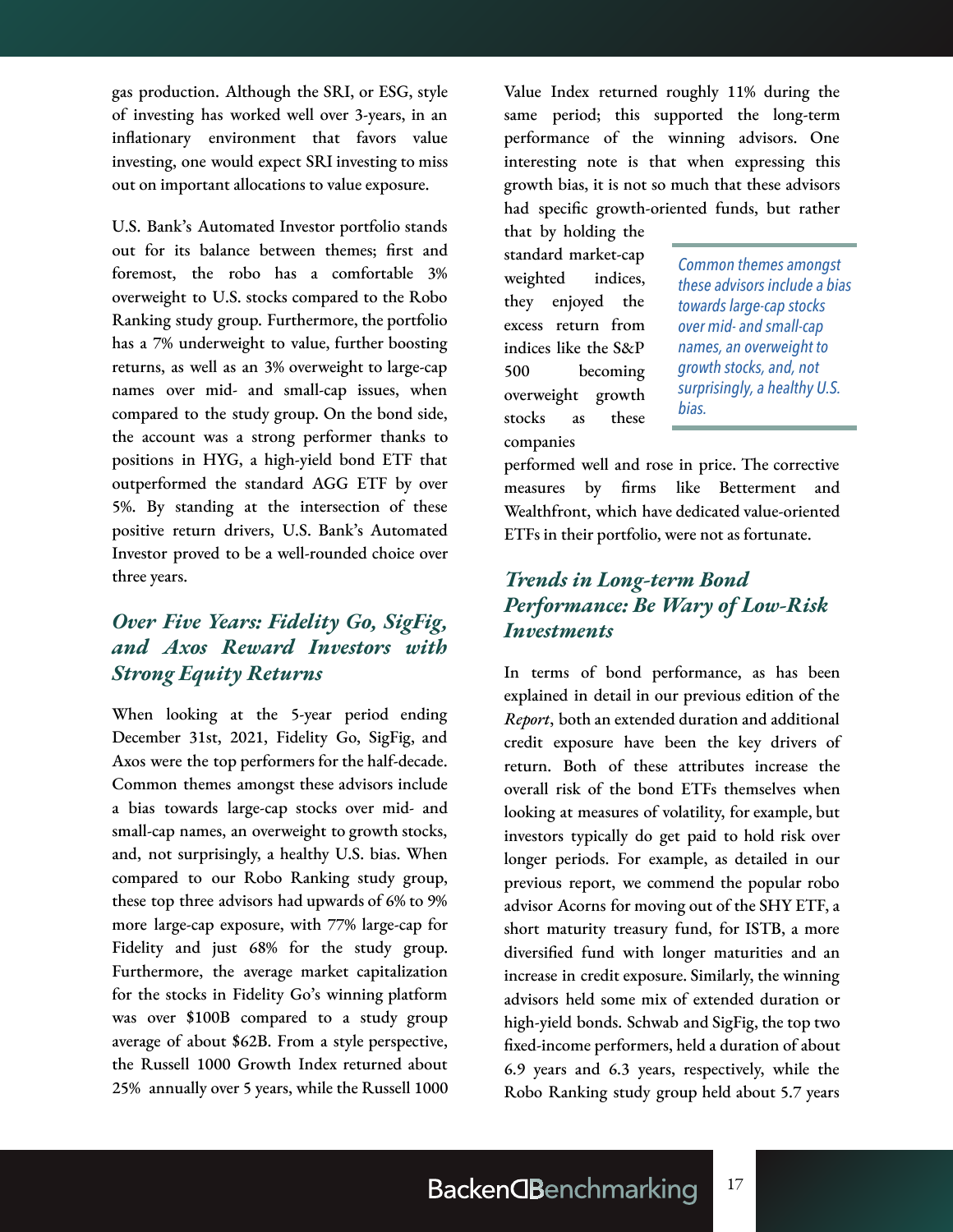of duration. Axos Invest opted for exposure to low-duration high-yield bonds via the HYS ETF, which returned north of 4.6%, annually, while the Bloomberg Barclays Aggregate Index returned

*As investors shop for robo advisors to hold for the long term, investors should be wary of selecting a robo advisor with too conservative of bond positioning.*

just 3.61%, for the same period. As investors shop for robo advisors to hold for the long term, investors should be wary of selecting a robo advisor with too conservative of bond positioning. The

aforementioned SHY ETF returned only about 1.5% per annum for the same period.

#### *Final Thoughts Moving into 2022*

As we write this edition of the *Robo Report* in the wake of a volatile start to 2022, we are reminded every day that investors are concerned about volatility, inflation, and rising interest rates - at the same time. Value has done better this year, in light of higher inflation, as have short-duration bonds - in light of the Fed signaling multiple rate hikes. Both of these moves will likely favor new robos at the top of the leaderboards in 2022. Specifically, we expect that Schwab, Wealthfront,

and Personal Capital will start to show compelling relative performance as their tendencies towards more value-oriented portfolios and, in some cases, exposure to commodities and energy stocks boost relative performance compared to the current regime of Fidelity, SoFi, SigFig, and Axos as top long-term performers. A savvy investor has a few choices. If they believe we are fundamentally in a low-inflation and low-growth environment, they may want to continue to invest in growth-oriented robos like current long-term winners named above. However, another option may be to switch to an advisor like Wealthfront, which offers specific energy and value-stock exposure. Perhaps most prudently, an investor can consider pairing robo advisors with different investment philosophies to maximize the available features and bring some diversification to their portfolios. For example, Wealthfront and Fidelity Go, or Betterment and SoFi, can offer a mix of value and growth, respectively.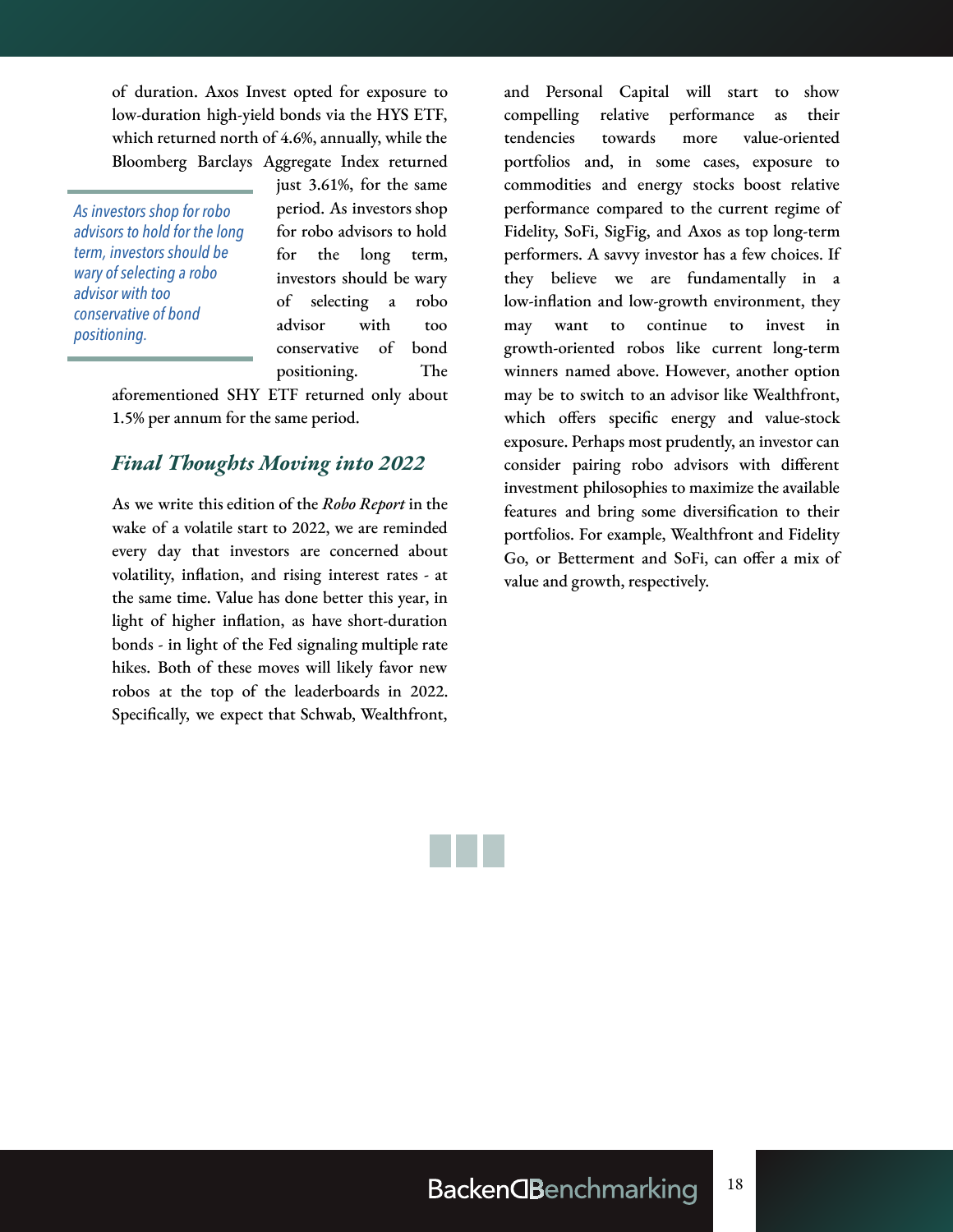## *Total Portfolio Performance*

<span id="page-18-0"></span>

## **Backen**OBenchmarking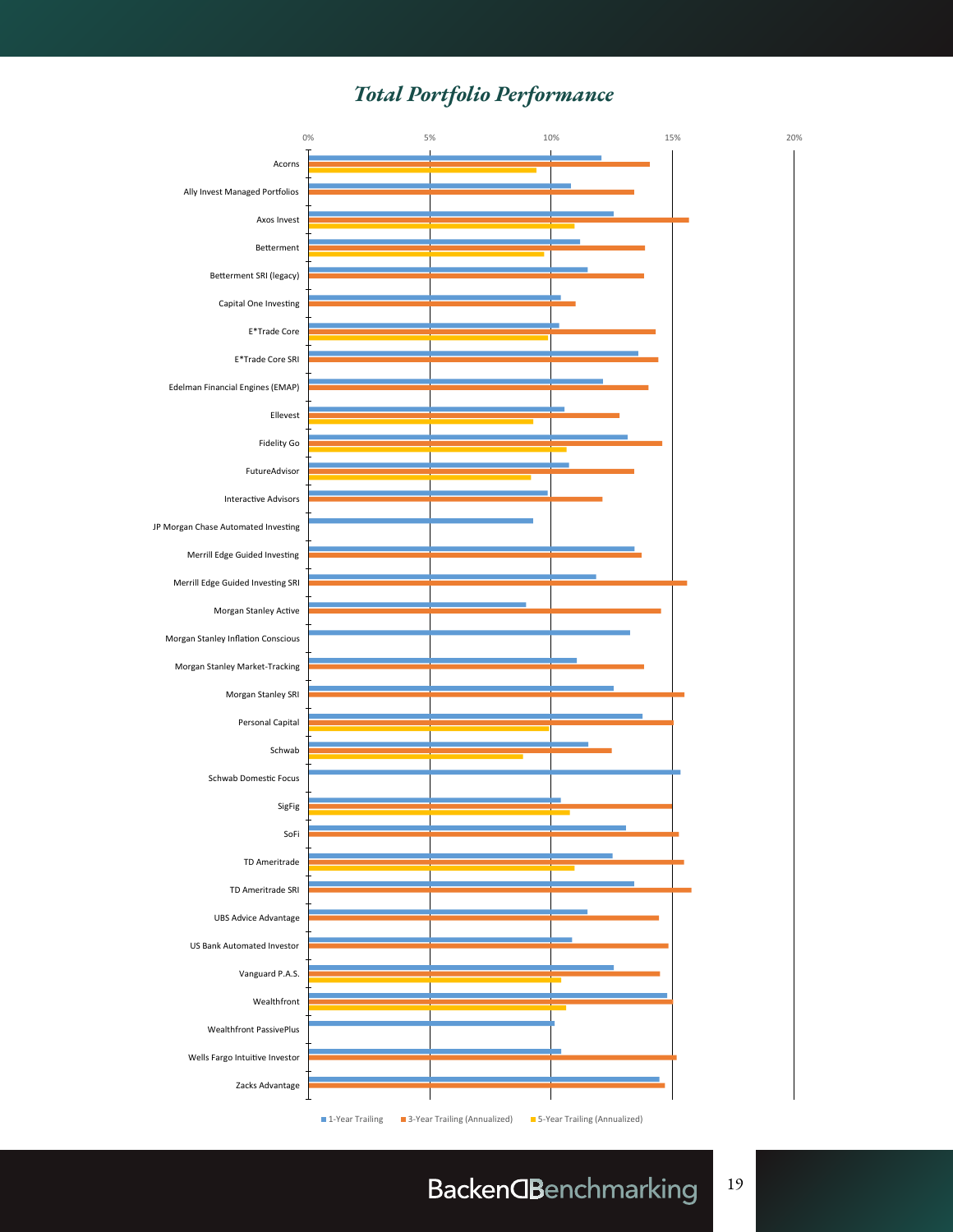## <span id="page-19-0"></span>*Terms of Use ("Terms")*

**Last updated: 9/30/2021**

**Please read these Terms of Use ("Terms", "Terms of Use") carefully before subscribing to the** *Robo Report®* **and the** *Robo Ranking®* **("Our Research", "Research") distributed by Digital Advice LLC ("The Company") through the websites https://theroboreport.com/ and https://backendbenchmarking.com/ ("Websites", "Website").**

**Your access to and use of Our Research is conditioned on your acceptance of and compliance with the Terms. These Terms apply to all subscribers and others who access or use Our Research.**

**The Company reserves the right to change these terms at any time without notice. By continuing to subscribe to Our Research, you agree to abide by them.**

**Our Research focuses on digital services providing automated investment advice ("Robo", "Robos"). A "Covered Robo" is any Robo for which the Company publishes historical return data in Our Research.**

**Our Research is copyrighted and owned by the Company. Use of Our Research for commercial purposes is strictly prohibited without written consent or a license, except for Covered Robos who wish to use Our Research for marketing purposes, subject to the following requirements:**

- **1. If materials, insights, facts, data or other information from Our Research is used, Our Research must be cited as the source and it must be stated Our Research is produced by Backend Benchmarking.**
- **2. To avoid misrepresentation, the name or time period of Our Research cited must be stated. For example, if the information used is performance from the First Quarter 2018 the** *Robo Report***, it must be clearly stated that the performance is from the first quarter report, or performance numbers are from the time period ending 03/31/2018.**
- **3. The Company does not permit the redistribution of Our Research. We welcome and encourage including a link to our Website in any articles or other materials. We provide the report for free to anyone who wants to subscribe. Attaching, hosting for download, or including a link that allows a user to directly access Our Research is prohibited. The appropriate link for our Website to use is: https://www.backendbenchmarking.com/the-robo-report/**
- **4. One must use the most recent version of Our Research at the time of publishing. The most recent version of Our Research and the date it was published are on https://www.backendbenchmarking.com/the-robo-report/. The newest version can be obtained by filling out the subscription form on the Website or by contacting the Company directly.**

**Failure to comply with the aforementioned guidelines may result in a takedown notice, revocation of your subscription to Our Research, and/or legal action.**

**To request written consent or a license, contact The Company at info@backendb.com or call 732-893-8290 and ask for David Goldstone.**

#### *Disclaimer of Warranties:*

**Our Research is provided "as is"; with all faults. The Company disclaims all warranties of any kind regarding the Research, either express or implied, including but not limited to, any implied warranty of merchantability, fitness for a particular purpose, ownership, noninfringement, accuracy of informational content, and absence of viruses and damaging or disabling code.**

**The Company does not warrant the accuracy, completeness, or timeliness of the Research. The Company shall not be responsible for investment decisions, damages, or other losses resulting from use of Our Research.**

**Past performance does not guarantee future performance. The Company shall not be considered an "expert" under the Securities Act of 1933. The Company does not warrant that this service complies with the requirements of the FINRA or any similar organization or with the securities laws of any jurisdiction."**

**Some jurisdictions do not allow the exclusion or limitation of implied warranties, so the above exclusions or limitations may not apply.**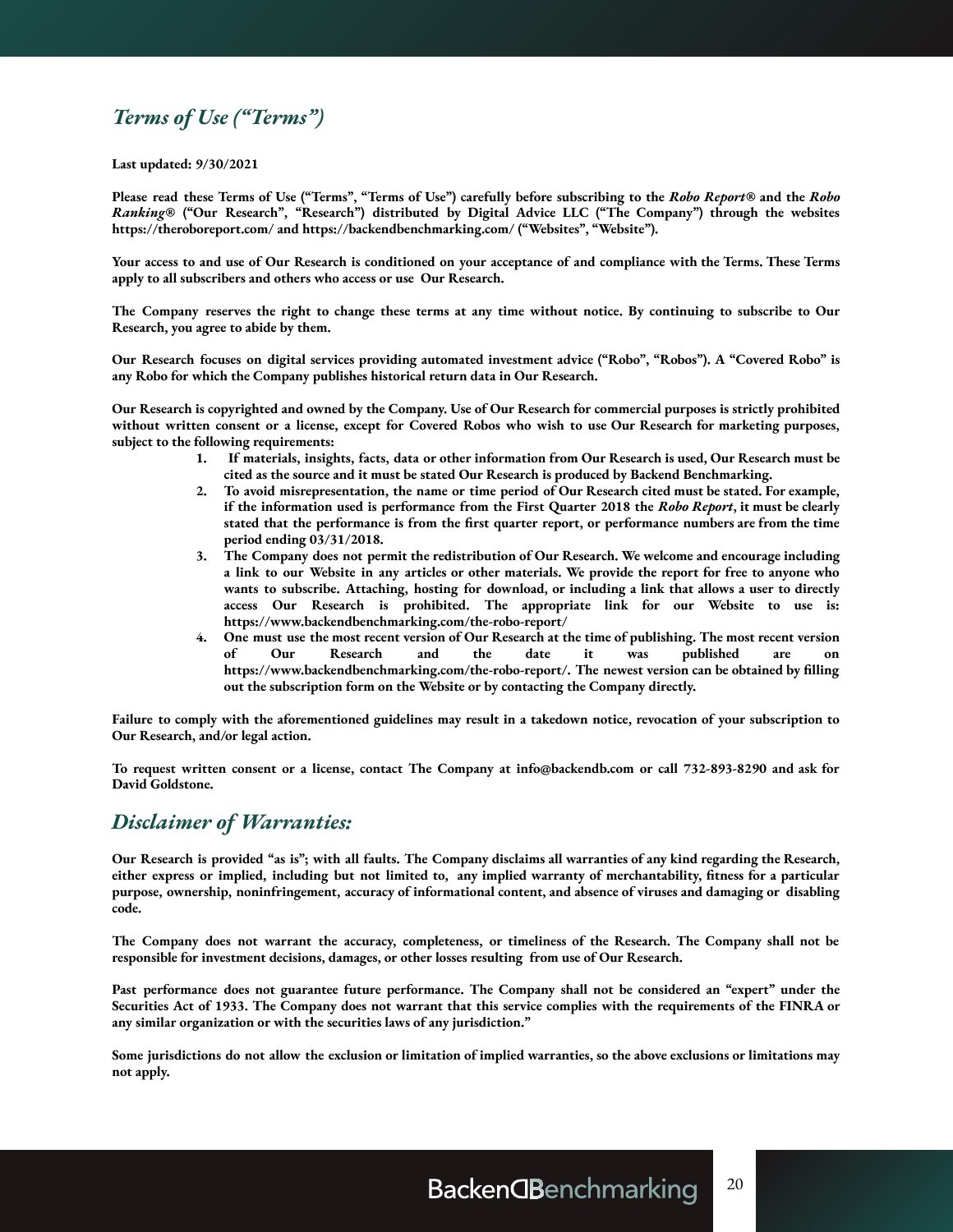#### *Disclosures*

<sup>1</sup> These accounts were funded with more than the minimum amount required to establish an account. Had the accounts been funded with more assets, they would be charged a flat dollar fee up to \$1,000,000. Because the fee is a flat dollar amount, a higher account balance would have the result of increasing reflected performance, while a lower account balance would have the result of decreasing reflected performance. In December of 2018, a \$1 fee was not recorded. Performance has been updated to include this fee as of Q1 2019.

<sup>2</sup> This account has no minimum required to establish an account, but had the account been funded with more assets, it would, at certain asset levels, be eligible for a lower advisory fee. The lower advisory fee would have the result of increasing reflected performance.

<sup>3</sup> These accounts were funded with more than the minimum amount required to establish an account. There is no fee schedule; all accounts are charged the same asset-based fee. Therefore, performance is not affected by the account's asset level.

<sup>4</sup> This account was funded with the minimum or more than the minimum amount required to establish an account at the time of opening. Had the account been funded with more assets it would, at certain asset levels, be eligible for a lower advisory fee. The lower advisory fee would have the result of increasing reflected performance.

 $5$  This account was funded with more than the minimum in order to take advantage of tax-loss harvesting. Tax-loss harvesting may result in better or worse performance compared to similarly positioned accounts that are not enrolled in tax-loss harvesting. This account is enrolled in their digital-only "Intelligent Portfolios", thus it is not charged an advisory fee. If one were to upgrade to "Intelligent Advisory" which introduces access to live advisors, a subscription fee would be levied, which would decrease reflected performance.

<sup>6</sup> These accounts were funded with the minimum amount required to establish an account. At balances less than \$10,000, there is no advisory fee. Had the account been funded with \$10,000 or more, an asset-based advisory fee would be levied, which would decrease reflected performance.

<sup>7</sup> These accounts were funded with the minimum amount required to establish an account at the time of opening. There is no fee schedule; all accounts are charged the same asset-based fee. Therefore, performance is not affected by the account's asset level.

<sup>8</sup> These accounts have no minimum required to establish an account. Prior to the Axos and Wisebanyan acquisition and integration, this account was not charged a management fee. Had additional service packages, such as tax-loss harvesting, been added, the lesser of an asset-based fee or flat dollar fee would have been assessed. These fees would have decreased the reflected performance. Currently, this account is charged a 0.24% management fee. In August of 2021, there was a reporting issue with this provider. The issue has been resolved but the resolution effectively caused a rebalance of the account on 09/30/2021.

<sup>9</sup> This account was funded with the minimum investment amount at the time. At the time of opening, the account had a 0.25% management fee. Due to changes in the service at the end of the 1st quarter of 2017, new accounts are charged a 0.30% management fee. The fee on our account was grandfathered in and remains at 0.25%. The higher advisory fee would have the result of decreasing reflected performance.

<sup>10</sup> These accounts were funded with the minimum amount required to establish an account. This account is enrolled in their digital-only "Essential Portfolios" and is charged an asset-based advisory fee. If one were to upgrade to "Selective Portfolios" which introduces access to live advisors, a higher asset-based advisory fee schedule would apply, which would decrease reflected performance. "Essential Portfolios" does not appear to be available to new clients, likely due to the pending Schwab and TD Ameritrade integration. These accounts are grandfathered into the "Essential Portfolios" program and are charged a 0.30% annual asset-based management fee.

<sup>11</sup> This account has no minimum required to establish an account, but had the account been funded with more assets, it would, at certain asset levels, be eligible for a lower advisory fee. The lower advisory fee would have the result of increasing reflected performance. A special request was made for an allocation of 60% equities and 40% fixed income or close to it, but this allocation was not one of the standard models at the time of account opening. At the time of account opening the closest standard models offered were in the range of 50/50 or 75/25 equity to fixed income split.

<sup>12</sup> These accounts were funded with more than the minimum amount required to establish an account. Due to the asset-based advisory fee, performance is not affected by the accounts' asset levels. In previous reports, we reported the performance of two accounts that were combined to achieve a 60/40 allocation. Due to our introduction of Normalized Benchmarking we are no longer reporting the combined account, but just the account with the closest to a 60/40 allocation as we could achieve at this provider.

<sup>13</sup> These accounts were funded with less than the minimum investment through an agreement between BackEnd Benchmarking and the provider. There is no advisory fee levied regardless of the amount of assets invested.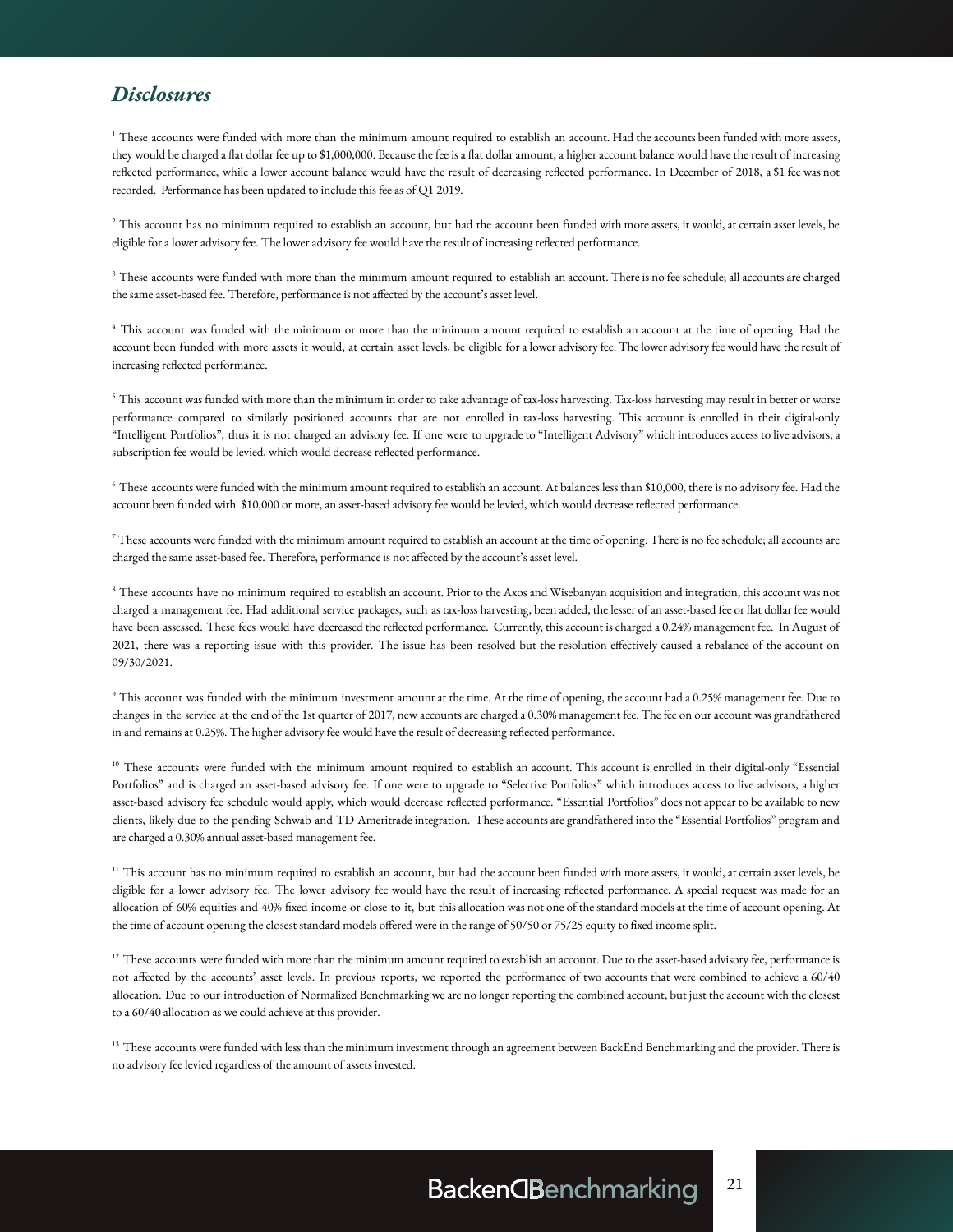<sup>14</sup> This account was funded with the minimum amount required to establish an account. A flat, asset-based advisory fee is levied on the account. Had we subscribed to additional, specific, provider products the account would be eligible for a lower asset-based advisory fee. A lower advisory fee would have the result of increasing reflected performance.

<sup>15</sup> This account has no minimum required to establish an account and is enrolled in the Digital Only plan. If the account was enrolled in the premium service with access to live advisors, there would be a higher asset-based advisory fee. The higher advisory fee would have the result of decreasing reflected performance.

<sup>16</sup> This account is enrolled in the Self Service plan. If the account was enrolled in the Full Service Plan, the fee would be higher or lower depending on the level of assets in the

account. The higher/lower advisory fee would have the result of decreasing/increasing reflected performance. Recently, this provider changed its fee schedule, but our account was grandfathered in at the previous, lower fee for the size of the account. New accounts would be subject to the new fee schedule, which would decrease reflected performance at most account size levels.

<sup>17</sup> This account was funded with more than the minimum amount required to establish an account. This account will not be charged an advisory fee through 2019. In previous reports, we reported the performance of two accounts that were combined to achieve a 60/40 allocation. Due to our introduction of Normalized Benchmarking we are no longer reporting the combined account, but only the account with the closest to a 60/40 allocation as we could achieve at this provider.

<sup>18</sup> This account was funded with more than the minimum amount required to establish an account. This account will not be charged an advisory fee through 2019.

 $^{20}$  This account was funded with the minimum required to establish an account. This account is enrolled in their digital-only "Intelligent Portfolios", thus it is not charged an advisory fee. If one were to upgrade to "Intelligent Advisory" which introduces access to live advisors, a subscription fee would be levied, which would decrease reflected performance.

<sup>21</sup> These accounts were funded with more than the minimum amount required to establish an account. There is no fee schedule; all accounts are charged the same asset-based fee. Therefore, performance is not affected by the account's asset level. The fee was waived for the first year. Had a fee been levied, reflected performance would have been lower.

 $^{22}$  These accounts were funded with more than the minimum amount required to establish an account. There is currently no fee schedule; all accounts are charged the same asset-based fee. Therefore, performance is not affected by the account's asset level. Previously, the fee was only assessed on balances in excess of \$10,000.

<sup>23</sup> These accounts were funded with the minimum amount required to establish an account. There is no fee schedule; all accounts are charged the same asset-based fee. Therefore, performance is not affected by the account's asset level. The fee was waived for an initial promotional period. Had a fee been levied, reflected performance would have been lower.

<sup>24</sup> Interactive Advisors is registered as an advisor under the name of Covestor Ltd. and is part of the Interactive Brokers Group. This account was funded with the minimum required to open an account and is invested in their Asset Allocation portfolio. It is charged an asset-based fee. There is no fee schedule on this account; therefore performance is not affected by the account's asset levels. Previously, the account was charged a lower asset-based fee; the increase took effect starting March 2019. Interactive Advisors offers multiple strategies with different sets of fees, including Smart Beta, index-tracking and model ETF portfolios, in addition to the Asset Allocation portfolios. Interactive Advisors also offers a marketplace for actively managed portfolios for which it charges higher fees (0.08-1.5%), part of which it remits to the portfolio managers supplying the data underlying those strategies.

<sup>25</sup> Originally, there was no advisory fee on these accounts. Had additional service packages, such as tax-loss harvesting, been added, the lesser of an asset-based fee or flat dollar fee would have been assessed. In June 2018, one package was activated, resulting in a fee on these accounts. This fee decreases the reflected performance.

<sup>26</sup> This account was enrolled in Prudential's Strategic Portfolios. It was funded with the minimum required to open an account. Had the account been funded with more assets it would, at certain asset levels, be eligible for a lower advisory fee. The lower advisory fee would have the result of increasing reflected performance. Prudential also offers Reserve Portfolios for short-term investing, which have a lower account minimum and fee. However, the Reserve Portfolios do not allow asset-allocation customization based on individual demographic and risk tolerance.

<sup>27</sup> This account has no minimum required to establish an account and is enrolled in the Digital Only plan. If more was invested, the account would be assessed a lower asset-based fee, which would increase reflected performance. If the account was enrolled in the premium service with access to live advisors, there would be a higher asset-based advisory fee. The higher advisory fee would have the result of decreasing reflected performance. All balances above \$2 million are charged a lower asset-based advisory fee. A lower advisory fee would have the result of increasing reflected performance. The 2018 end-of-year statement for Betterment did not include dividends received near the end of 2018, these dividends first appeared on the March 31st, 2019 statement.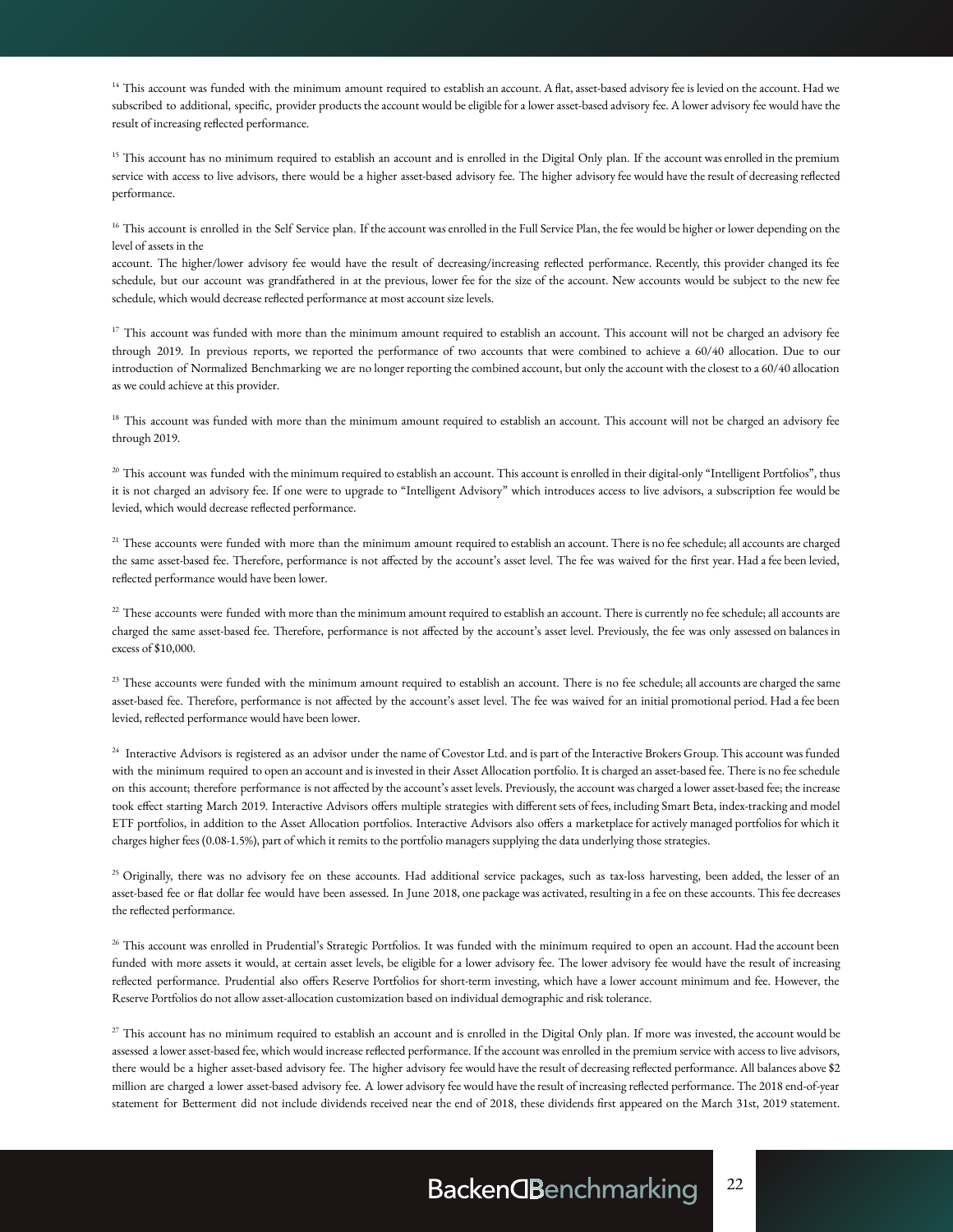These dividends are reflected as of the Q1 2019 Robo Report but were not reflected in performance reported in the Q4 2018 Robo Report. In Q2 2020 a dividend was misattributed to the cash asset class instead of income causing the equity performance of the main Betterment account to be slightly underrepresented.

<sup>28</sup> These accounts were funded with the minimum amount required to establish an account. There is no fee schedule; all accounts are charged the same asset-based fee. Therefore, performance is not affected by the account's asset level. The fee was waived for an initial promotional period. Had a fee been levied, reflected performance would have been lower. As of March 27, 2019, the management fee has been lowered. The lower advisory fee will increase reflected performance.

<sup>29</sup> This account was funded with the minimum or more than the minimum amount required to establish an account at the time of opening. Had the account been funded with more assets it would, at certain asset levels, be eligible for a lower advisory fee. The lower advisory fee would have the result of increasing reflected performance. After opening, this provider changed its fee schedule, raising the fee for the asset level of the account, but our account was grandfathered in at the previous, lower fee. New accounts would be subject to the new fee schedule, which may change reflected performance.

<sup>30</sup> These accounts were funded with more than the minimum amount required to establish an account. The account is charged a flat dollar fee subscription at its service level. Had the accounts been enrolled in different service packages, they could be assessed a higher subscription fee. Because the fee is a flat dollar amount, a higher account balance would have the result of increasing reflected performance, while a lower account balance would have the result of decreasing reflected performance.

<sup>31</sup> These accounts were funded with the minimum amount required to establish an account at the time of opening. This account is enrolled in their digital-only "Guided Investing" and is charged an asset-based advisory fee. If one were to upgrade to "Guided Investing with an Advisor" which introduces access to live advisors, a higher asset-based advisory fee schedule would apply, which would decrease reflected performance.

<sup>32</sup> This account has no minimum required to establish an account and is enrolled in the Digital Only plan. If the account was enrolled in the premium service with access to live advisors, there would be a higher asset-based advisory fee. The higher advisory fee would have the result of decreasing reflected performance. All balances above \$2 million are charged a lower asset-based advisory fee. A lower advisory fee would have the result of increasing reflected performance.

<sup>33</sup> This account has no minimum required to establish an account and is enrolled in the Digital Only plan. If the account was enrolled in the premium service with access to live advisors, there would be a higher asset-based advisory fee. The higher advisory fee would have the result of decreasing reflected performance. Prior to August 2020, this account was assessed a 0.35% annual management fee As of August 2020, the provider changed the fee structure such that accounts under \$10,000 are not charged a management fee. Our account is under this threshold and will therefore not be charged a management fee starting in August of 2020. This will have the result of increasing reflected performance.

<sup>34</sup> This account was funded with more than the minimum required to establish an account, There is no management fee levied. Therefore, performance is not affected by the account's asset level. This platform has numerous different portfolio strategies. We chose the "moderately aggressive" strategy. Different portfolio strategies have different allocations which could increase or decrease reflected performance.

<sup>35</sup> These accounts were funded with the minimum amount required to establish an account. This account is enrolled in their "Selective Portfolios" and is charged an asset-based advisory fee. These specific portfolios are only offered at the "Selective Portfolios" level, which charges a higher asset-based advisory fee due to access to live advisors than the "Essential Portfolios." Additionally, these portfolios may hold balanced funds. Due to the nature of these funds and limits in our portfolio management system, we cannot accurately track equity and fixed income performance individually at the portfolio level for portfolios with balanced fund holdings. Total portfolio performance is unaffected by holding balanced funds.

<sup>36</sup> These accounts were funded with more than the minimum amount required to establish an account. There is no fee schedule; all accounts are charged the same asset-based fee. Therefore, performance is not affected by the account's asset level. This platform has numerous different portfolio strategies. We chose the "60/40 classic" option. Different portfolio strategies have different allocations which could increase or decrease reflected performance.

<sup>37</sup> These accounts were funded with the minimum amount required to establish an account. This account is enrolled in their "Selective Portfolios" and is charged an asset-based advisory fee. These specific portfolios are only offered at the "Selective Portfolios" level, which charges a higher asset-based advisory fee due to access to live advisors than the "Essential Portfolios."

<sup>38</sup> These accounts were opened when the provider charged 0.25% annual management fee. Recently, the fee structure changed to be a flat monthly fee. However, our account was grandfathered into the old fee structure. This change may have the result of increasing/decreasing reflected performance based on account size.

<sup>39</sup> This account charges a 0.15% annual management fee and caps the underlying fund fees at 0.05% so that the all-in fee never exceeds 0.20% annually. The same fee is charged at all asset levels.

<sup>40</sup> This account charges 0.55% annually. However, those with a Citi Gold or Priority account (required balances of \$50,000 and \$200,000 respectively) will not be charged a management fee, which would increase reflected performance.

<sup>41</sup> This account is enrolled in the "Standard" pricing plan for \$120 a year which is paid by an outside bank account. This account was opened with a \$5,000 initial deposit. We assess the fee on the account as though it was opened with a \$50,000 initial deposit. We assess a \$1 monthly, \$12 a year,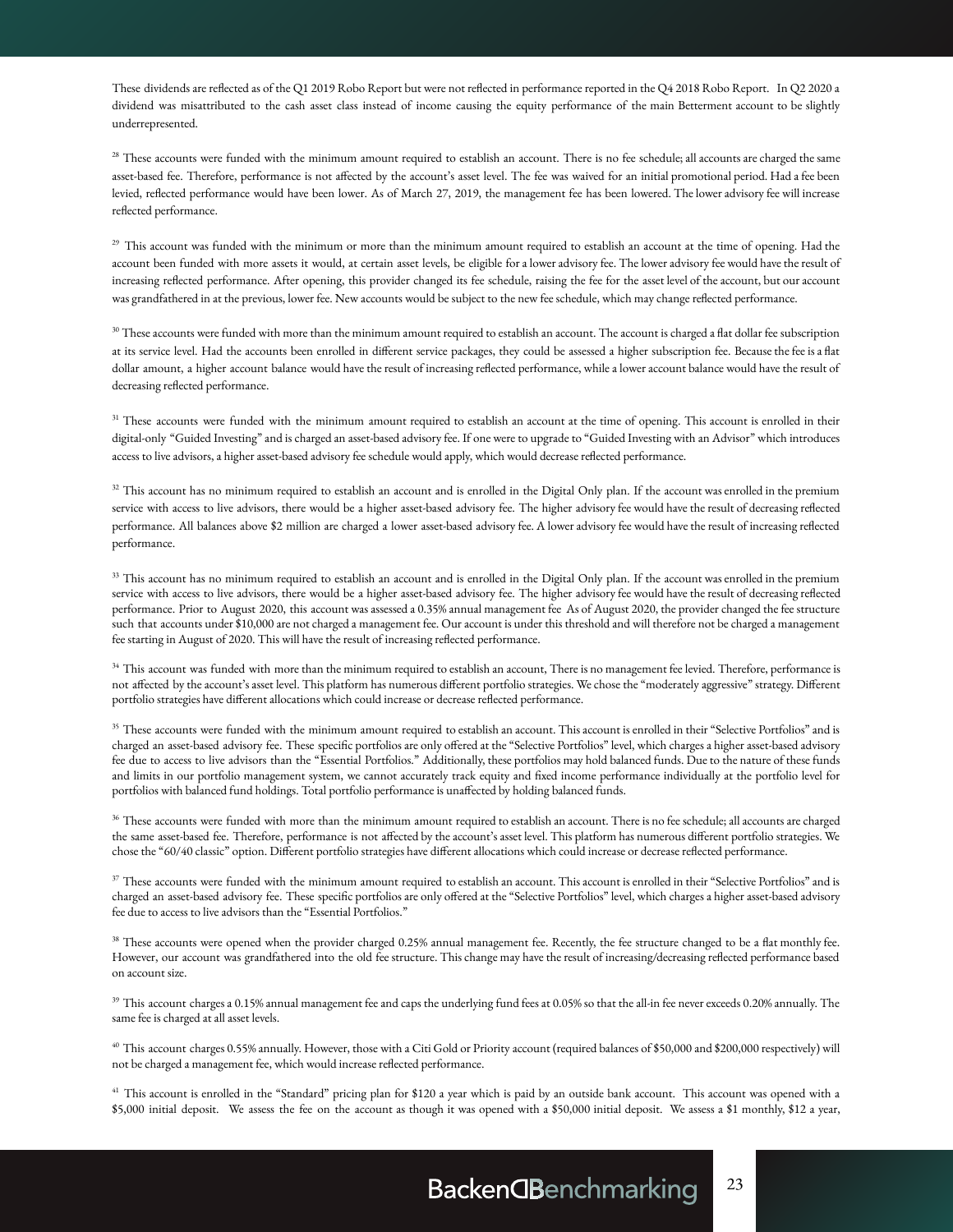management fee on this account. A flat dollar fee pricing structure means the level of assets in the account will affect net-of-fee performance.

 $42$  These accounts were funded with more than the minimum amount required to establish an account. The account is charged a flat dollar fee subscription. Because the fee is a flat dollar amount, a higher account balance would have the result of increasing reflected performance, while a lower account balance would have the result of decreasing reflected performance.

<sup>43</sup> This account was funded with the minimum or more than the minimum amount required to establish an account at the time of opening. Had the account been funded with more assets it would, at certain asset levels, be eligible for a lower advisory fee. The lower advisory fee would have the result of increasing reflected performance. On June 19th, 2017, Vanguard removed Backend Benchmarking's primary Vanguard account from the Vanguard Personal Advisor Services program. As of June 20th, 2017, the primary account was replaced by a secondary account with the same risk profile as the primary account. The returns for the secondary account have been linked to the original primary account. Asset type and allocation between the two accounts at the time of the switch were very close but not identical.

<sup>44</sup> These accounts were funded with more than the minimum amount required to establish an account. There is currently no fee schedule; all accounts are charged the same asset-based fee. Therefore, performance is not affected by the account's asset level. Previously, the fee was only assessed on balances in excess of \$10,000. In the 1st Quarter of 2018 Wealthfront liquidated the positions in the account used for the 4th Quarter 2017 and previous editions of this report. A different account was used for this report and is labeled "Wealthfront (Risk 4.0)". The performance numbers from the previous account are available in the addendum labeled as "Wealthfront (Risk 3.0)". The risk scores and thus allocations of the two accounts are different and labeled as such. Asset type and allocation between the two accounts at the time of the switch were close but not identical. The difference in equity allocation between the accounts on 12/31/2017 was approximately 5.4%.

<sup>45</sup> These accounts were funded with the minimum amount required to establish an account. This account is enrolled in their digital-only "Essential Portfolios" and is charged an asset-based advisory fee. If one were to upgrade to "Selective Portfolios" which introduces access to live advisors, a higher asset-based advisory fee schedule would apply, which would decrease reflected performance. Due to the down market in December 2018, this account engaged in repeated tax-loss harvesting on one of its asset types. All alternative securities were exhausted for this asset type, so to prevent a wash sale, the entire position, representing approximately 31% of the portfolio, was liquidated and held as cash for a 1 month period, during which time the market experienced a large upswing. Because this portfolio missed the market upswing, its performance versus the normalized benchmark is lower.

In previous reports, the initial target asset allocation was calculated as the asset allocation at the end of the first month after the account was opened. In the Q3 2018 report, we adjusted our method to calculate the initial target asset allocation as of the end of the trading day after all initial trades were placed in the accounts. This adjustment has caused some portfolio's initial target allocation to be updated from previous reports. These updates did not change any initial target allocations of equity, fixed income, cash, or other by more than 1%.

Prior to Q3 2018, due to technological limitations of our portfolio management system, some accounts which contained fractional shares had misstated the quantity of shares when transactions quantities were smaller than 1/1000th of a share in a position as a result of purchases, sales, or dividend reinvestments. This had a marginal effect on the historical performance of the accounts. The rounding of position quantities caused by this limitation has been resolved, and quantities have been adjusted to reflect the full position to the 1/1,000,000th of a share as of the end of Q3 2018. Therefore, this rounding of fractional shares will not be necessary in the future.

At certain custodians, a combination of the custodian providing us a limited number of digits on fractional share and fractional cent transactions rounding errors are introduced into our tracking. At quarter-end starting 3/31/2020, we implemented a process to enter small transactions to eliminate any rounding errors that have built up to more than a full cent. These transactions are small and do not have an appreciable effect on performance.

Sharpe ratios and Standard Deviation calculations are calculated with the assumption of 252 trading days in a year.

This report represents Backend Benchmarking's research, analysis and opinion only; the period tested was short in duration and may not provide a meaningful analysis; and, there can be no assurance that the performance trend demonstrated by Robos vs indices during the short period will continue. Backend Benchmarking is owned by Condor Capital Wealth Management, an SEC-registered investment adviser. A copy of Condor's Disclosure Brochure is available at www.condorcapital.com. Condor Capital holds a position in Schwab, JP Morgan Chase, and Goldman Sachs in one of the strategies used in many of their discretionary accounts. As of 12/31/2021, the total size of the position was 38,373 shares of Schwab common stock, 17,799 shares of JP Morgan Chase common stock, and 5,892 shares of Goldman Sachs common stock. As of 12/31/2021 accounts discretionarily managed by Condor Capital Management held bonds issued by the following companies: Morgan Stanley, Bank of America, Goldman Sachs, Wells Fargo, E\*Trade, Citi Group, JP Morgan Chase, Citizens Financial Group, Ally Financial, Charles Schwab, and Capital One.